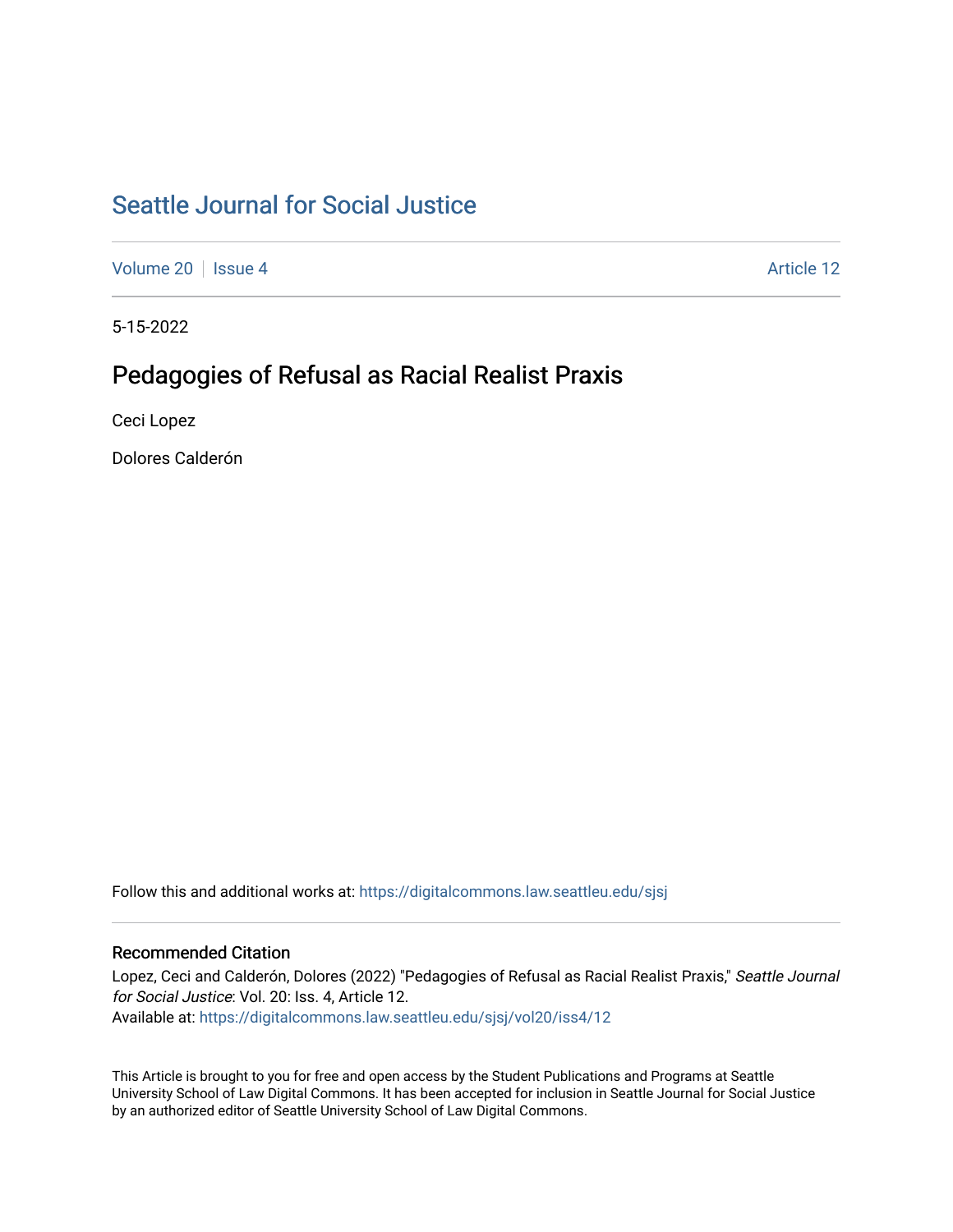# **Pedagogies of Refusal as Racial Realist Praxis**

Ceci Lopez, JD, LLM \* Dolores Calderón, JD, PhD \*\*

#### I. INTRODUCTION

As educators in an undergraduate legal program with a social justice mission, we understand our pedagogical practice and responsibility as one that reflects Derrick Bell's Racial Realism. 1 In our classrooms, we acknowledge the inherently racist, sexist, gendered, and colonialist formations of law. We do not teach the study of law as a neutral endeavor, but in the spirit of Critical Race Theory, as a project of racial capitalism and settler colonialism.<sup>2</sup> Doing so prepares undergraduates from underrepresented communities for the realities of law school and the legal practice beyond. It also offers students who are not interested in a legal career a concrete understanding of how racial capitalism and settler

<sup>\*</sup> Assistant Professor and Director for the Law, Diversity & Justice Center ("LDJ") at Fairhaven College, Western Washington University. She teaches the law classes in the LDJ, preparing students for law school and careers in the law.

<sup>\*\*</sup> Associate Professor of Youth, Society, and Justice in Education & Social Justice Minor; Law, Diversity and Justice Center; and Fairhaven College of Interdisciplinary Studies. Affiliated Faculty in American Cultural Studies; Border Policy Institute; College of the Environment; & the Salish Sea Institute Western Washington University.

<sup>1</sup> *See generally* Derrick A. Bell, *Racial Realism*, 24 CONN. L. REV. 363 (1992). Bell illuminates that racism is as permanent as white supremacy is foundational and core to the United States. Attorney, Professor, and Civil Rights Activist, Derrick Bell is known for his scholarship and contributions to Critical Race Theory.

<sup>&</sup>lt;sup>2</sup> Critical Race Theory ("CRT") began as a reaction to the slow movement towards the goals of the 1964 Civil Rights Act. Led by Derrick Bell, *supra* note 1, and Alan Freeman. The theory proposes that racism is embedded in society and has been normalized and institutionalized. Critical race theorists then propose multiple perspectives, theories, and approaches to promote racial reform and challenge racial oppression. JEAN STEFANCIC, CRITICAL RACE THEORY: THE CUTTING EDGE 1, 1–5 (Richard Delgado & Jean Stefancic eds., 3rd ed., 2013).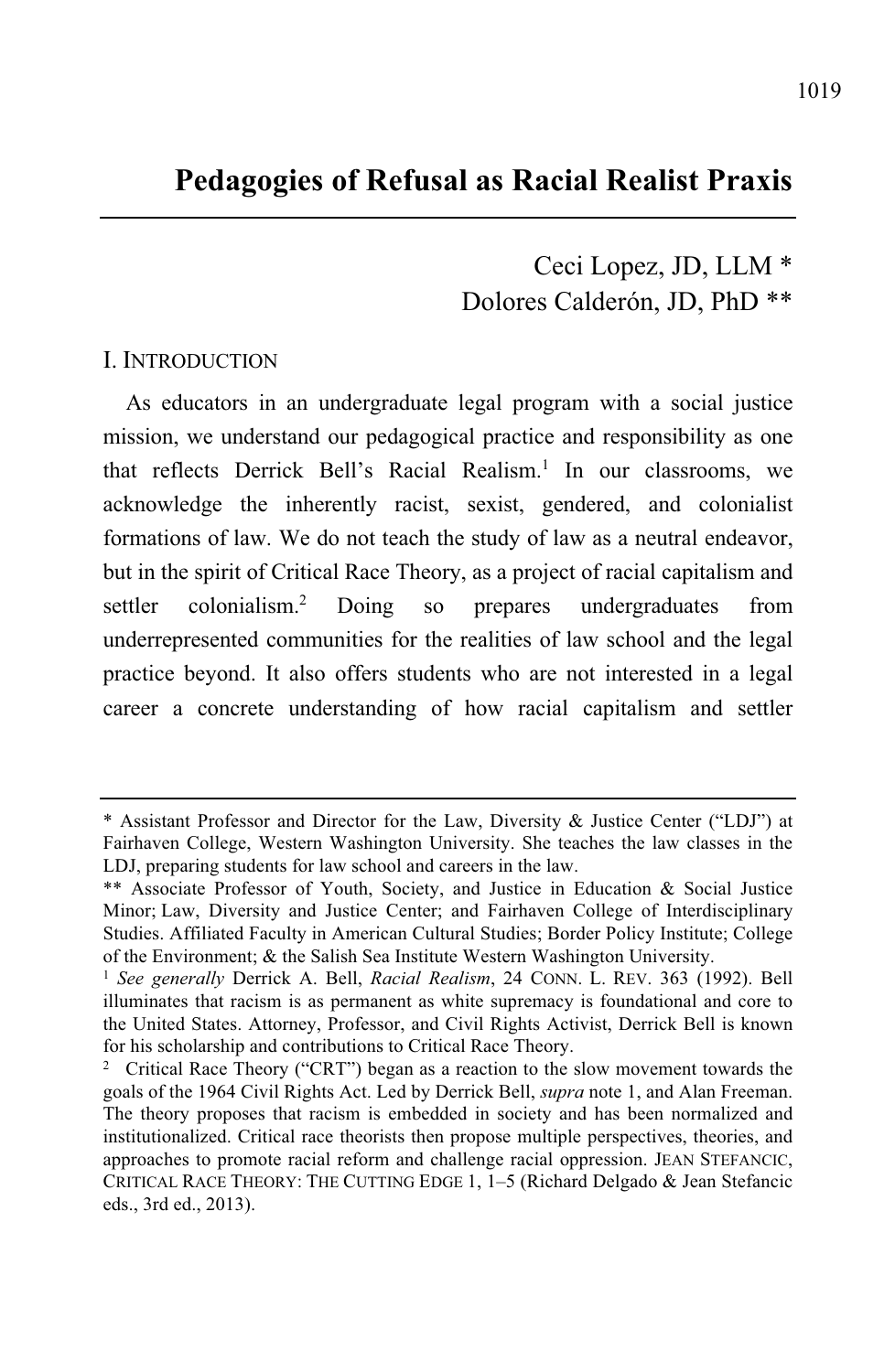colonialism function in everyday politics, teaching, and non-profit work, to name a few.

Our teaching is informed by who we are—our "outsider status." <sup>3</sup> Both of us come from communities targeted by the "destructive environmental changes wrought by the 'Great Acceleration' of industrial and postindustrial pollution that continues to impinge upon peoples in the Global South." <sup>4</sup> At the same time, these are the same communities with a rich and strong sense of collective life from which we derive our resiliency. Like Mary Matsuda describes, we bring "multiple consciousness" to the legal classroom through our ancestral knowledge and cultures to further support students' understanding inside and outside the classroom. <sup>5</sup> This consciousness is a realist practice that also engenders practices of refusal.<sup>6</sup> Indeed, our places of origin demand such positions. One of us is from the El Paso/Juárez border region and the other is from Guatemala. Our families and communities have been targets of "the obviously extractive and exploitative capitalism of plantations, colonies, and empires," and now as faculty in a

<sup>3</sup> *See generally* Margaret Montoya, *Mascaras, Trenzas, y Greñas: Un/Masking The Self While Un/Braiding Latina Stories And Legal Discourse*, 15 CHICANO-LATINO L. REV. 1 (1994). Outsider status refers to those historically and currently excluded from power in society due to exclusionary practices of white supremacy.

<sup>4</sup> *Call for Papers: LatCrit 2021 The Biennial Conference*, LATCRIT (June 1, 2021), https://latcrit.org/call-for-papers-latcrit-2021-biennial-conference/

<sup>[</sup>https://perma.cc/FPB5-8XYV] [hereinafter *Call for Papers*].

<sup>5</sup> Mari J. Matsuda, *When the First Quail Calls. Multiple Consciousness as Jurisprudential Method*, *in* CRITICAL RACE THEORY: THE CUTTING EDGE 31 (Richard Delgado & Jean Stefancic eds., 3rd ed., 2013). By "consciousness," Matsuda refers to levels of an individual's awareness. This article highlights how our ancestral knowledge and cultural upbringing helps us understand the realities of the oppressed as we study and try to understand the laws of the oppressor.

<sup>6</sup> *See generally* AUDRA SIMPSON, MOHAWK INTERRUPTUS: POLITICAL LIFE ACROSS THE BORDERS OF SETTLER STATES (2014). Mohawk scholar Audra Simpson explores the Mohawk refusal of settler state definitions of what it means to be Mohawk. Relatedly, refusal in this article, means making pedagogical choices that recognize us as wholly human and through that recognition, we invite students to be present in their whole humanity, rejecting colonial and capitalist impositions of self-dehumanization and normative individualism at the expense of the self and the community.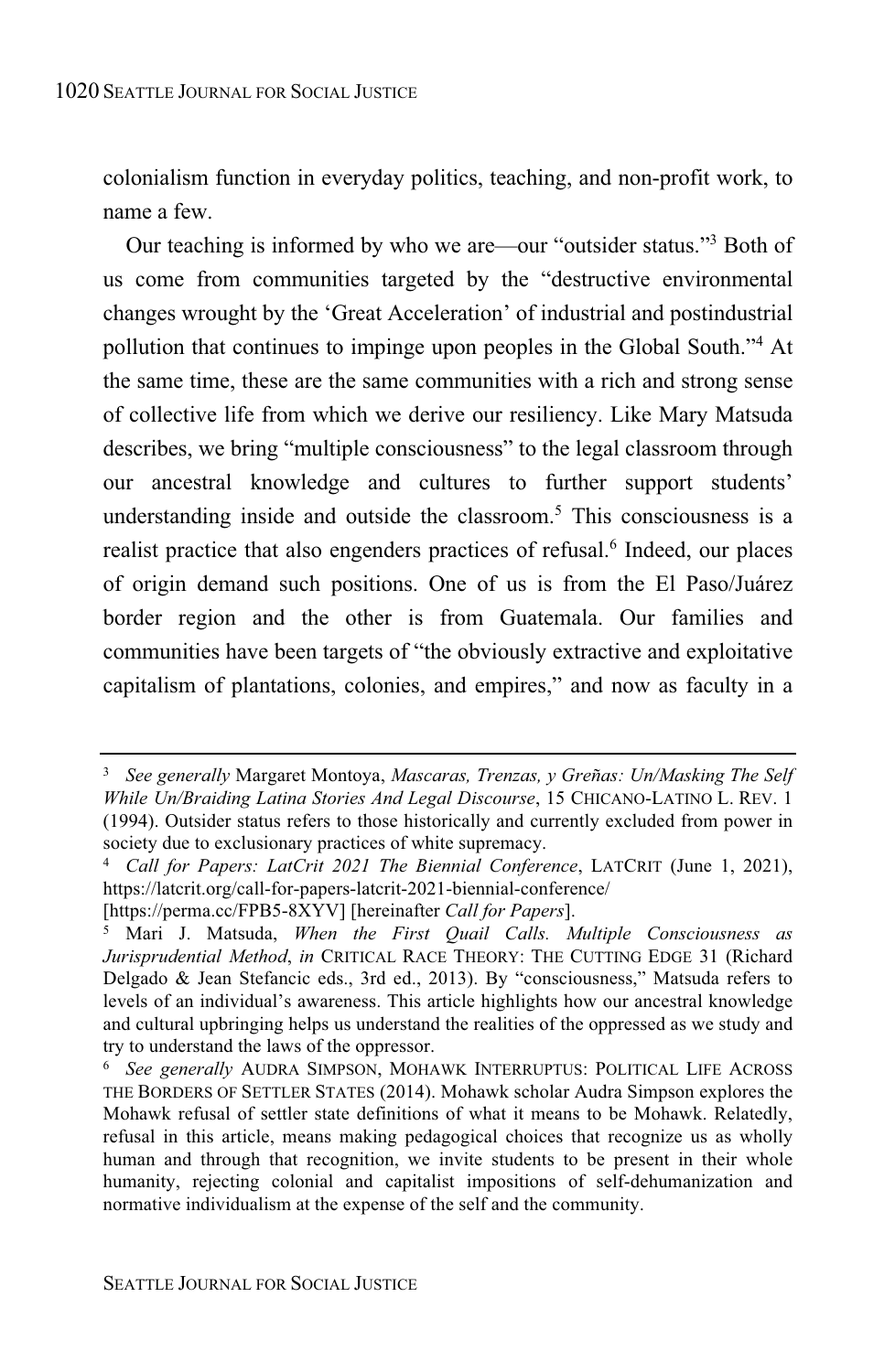Primarily White Institution (PWI) we work against the "less obvious persistence of neo-imperialist economic frameworks" and the institutional attempts at erasure.<sup>7</sup> We temper this violence with the deep ways of knowing, our upbringing in collaborative and community-based culture, and the wisdom of our ancestors.

These realities inform our pedagogical practice teaching law, which we name here as **pedagogies of refusal.**<sup>8</sup> Such an understanding generates working towards praxis informed by a refusal that avoids recognition by the university, <sup>9</sup> much like we learned the intimate ways our caretakers resist sovereign state power.<sup>10</sup> We can share with students stories of how our families and communities both exist within, and elude, sovereign power, allowing us to open up spaces of refusal; in particular, this allows Black, Indigenous, and People of Color (BIPOC) to recognize the immense power and futurity in their own communities' stories. It is our community and academic kin that remind us of where our hope and joy reside. It has never been in the spaces of state recognition <sup>11</sup> but in the spaces of our own

<sup>7</sup> *Call for Papers*, *supra* note 4.

<sup>8</sup> *See generally* Yanira Rodriguez, *Pedagogies of Refusal: What it Means to (Un) teach a Student Like Me*, 115 RADICAL TCHR. 5 (2019); *see also* Eve Tuck & K. Wayne Yang, *Unbecoming Claims: Pedagogies of Refusal in Qualitative Research*, 20 QUANTITATIVE INQUIRY 811 (2014).

<sup>9</sup> *See generally* FRED MOTEN & STEFANO HARNEY, THE UNDERCOMMONS: FUGITIVE PLANNING AND BLACK STUDY (2013).

<sup>10</sup> *See generally* Reece Jones, *Spaces of Refusal: Rethinking Sovereign Power and Resistance at the Border*, 102 ANNALS ASS'N AM. GEOGRAPHERS 685 (2012); *see also* Gilberto Rosas, *The Managed Violences of the Borderlands: Treacherous Geographies, Policeability, and the Politics of Race*, 4 LATINO STUD. 401 (2006). Both Jones' and Rosas' work describe how people exist within and outside state sovereign power, paying attention to how people refuse surveillance in spite of great violence.

<sup>11</sup> *See generally* GLEN SEAN COULHART, RED SKIN, WHITE MASK: REJECTING THE COLONIAL POLITICS OF RECOGNITION (2014). In this text, Coulthard argues that tribes/First Nations adopt politics of recognition when they concede to settler state norms that leave little room for Indigenous informed understandings of place and relationality; rather it is in spaces outside of state parameters that decolonization is viable. Similarly, in our own familial and community histories, we have found that it is from spaces of nonrecognition, where we draw the most meaningful knowledge to base our practice on.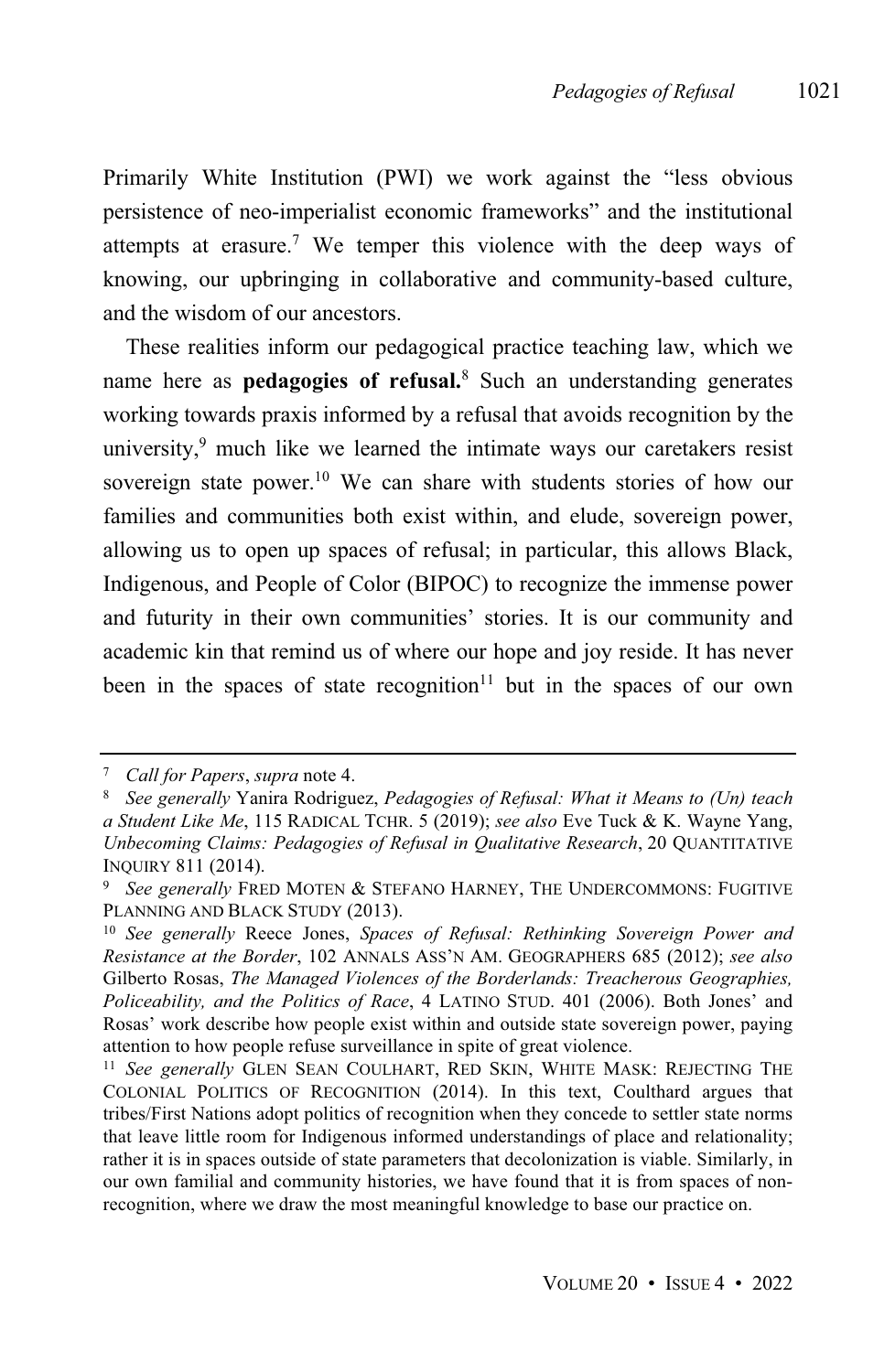making.<sup>12</sup> Those spaces, where we were made in relation to our kin, are much more powerful and long-lasting than capitalism. 13

Pedagogies of refusal demand a different sort of praxis than what we have been sold in the academy.<sup>14</sup> Below, we define the interdisciplinary scope of pedagogies of refusal that draws from Critical Race Theory in the law and education, critical higher education studies, and Indigenous and critical ethnic studies approaches. Next, drawing from legal storytelling<sup>15</sup> and cultural traditions,<sup>16</sup> we describe how these practices of refusal are born from our community contexts and as legal educators. As we show here, these stories offer us *moralejas*, lessons learned from stories and life experiences. From this description of the deep presence of our ancestors that shapes the manner of our refusal, we offer examples of how this impacts our teaching and mentoring. Finally, we discuss how refusal also requires a type of relationality to the place we live and demands a different set of practices that are in service to local communities.<sup>17</sup>

<sup>12</sup> *See generally* EMMA PEREZ, THE DECOLONIAL IMAGINARY: WRITING CHICANAS INTO HISTORY (1999).

<sup>13</sup> *See generally* VINE DELORIA, JR. & DANIEL R. WILDCAT, POWER AND PLACE: INDIAN EDUCATION IN AMERICA (2001).

<sup>14</sup> Nini Hayes, Veronica Velez, & Dolores Calderon, *Fugitivity Within The University As First- Generation Faculty Of Color: Cultivating An Undercommons*, *in* FUGITIVITY WITHIN THE UNIVERSITY AS BLACK-PINAY, INDIGENOUS & CHICANX FACULTY: CULTIVATING AN UNDERCOMMONS (Tracie Buenavista et. al. eds., Rutgers University Press) (forthcoming) (In Press).

<sup>15</sup> Leslie G. Espinoza, *Masks and Other Disguises: Exposing Legal Academia,* 103 HARV. L. REV. 1878 (1990); *see also* Montoya, *supra* note 3.

<sup>16</sup> JUANA BORDAS, SALSA, SOUL, AND SPIRIT: LEADERSHIP FOR A MULTICULTURAL AGE 12 (2007) (ebook).

<sup>17</sup> Bryan M. J. Brayboy et al., *Reclaiming Scholarship: Critical Indigenous Research Methodologies*, *in* QUALITATIVE RESEARCH: AN INTRODUCTION TO METHODS AND DESIGNS 423 (Stephen Lapan, Marylynn Quartaroli, & Frances Julia Riemer eds. 2012). Brayboy et al.'s (2012) Critical Indigenous Research Methodologies framework in educational research affirms that research should be in service of Indigenous communities and determined by community needs, which is at odds with academic work.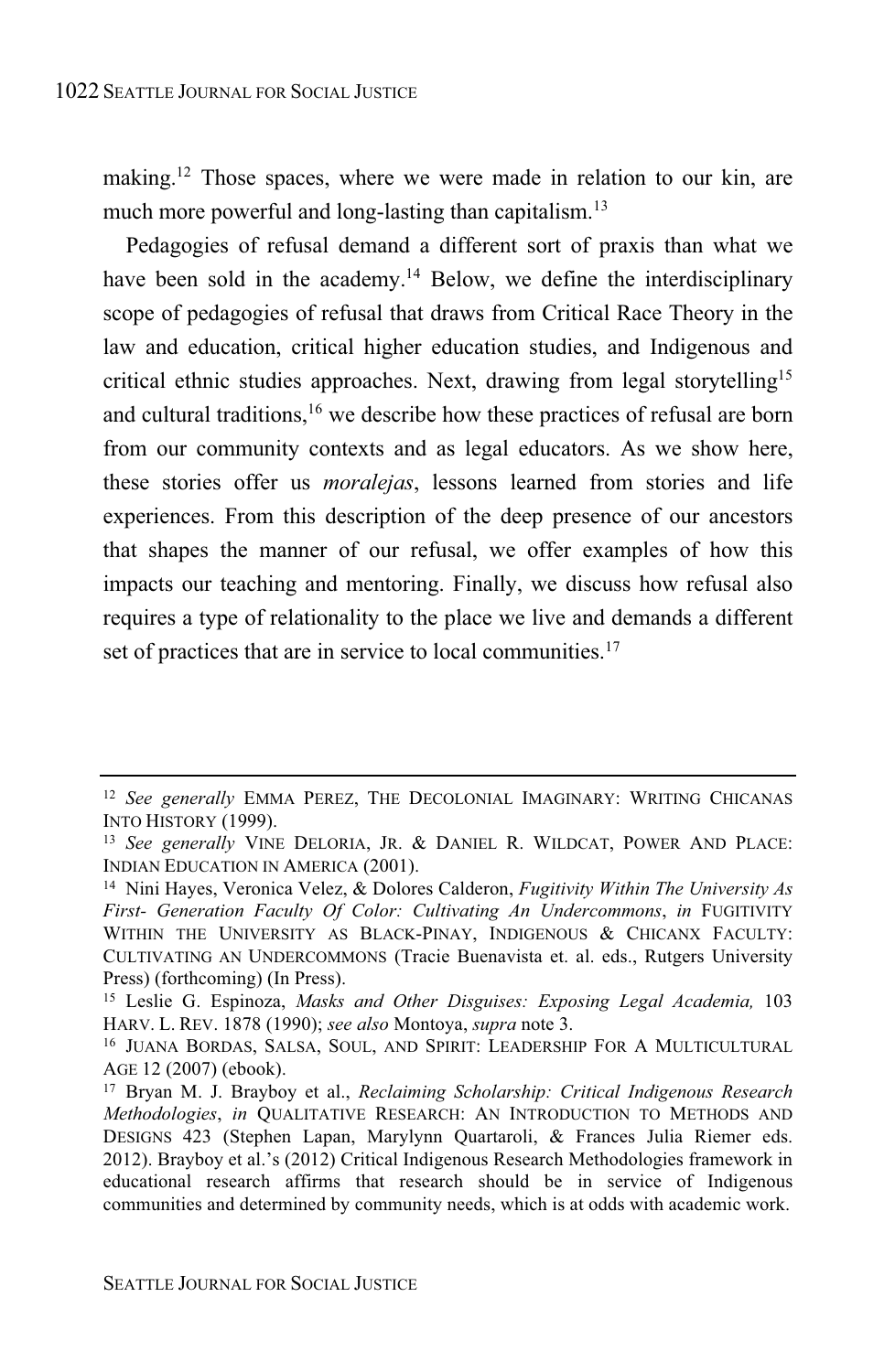# II. PEDAGOGIES OF REFUSAL: AN INTERDISCIPLINARY CONTEXT

Pedagogies of refusal demand a realist practice where we recognize the limits of the work in the university and our capacity as faculty to affect change in a racial-capitalist, settler-colonial nation. This position allows us to clearly see the landscapes of abolition and decolonization.<sup>18</sup> Consequently, refusal as a pedagogical method requires us to evade capture of minoritized experiences for the benefit of white settler society and the university. <sup>19</sup> That is, we challenge pedagogical practices born from the diversity rationale first promoted by Justice Powell's opinion in *Regents of the University of California v. Bakke*, <sup>20</sup> affirmed in *Grutter* <sup>21</sup> and *Gratz*, 22 which stated that admitting a diverse student body serves a compelling

<sup>18</sup> Tiffany Marie & Kenjus Watson, *Remembering an Apocalyptic Education: Revealing Life Beneath the Waves of Black Being*, 1 ROOT WORK J. 7 (2020). Abolition acknowledges the existence of domination and actively rejects systems that perpetuate them. Decolonization: While there are multiple approaches to decolonization, historically and contemporaneous, we understand it as "the project of indigenous nations and their accomplices/allies to transform settler states." E-mail from Dr. Mary "Tuti" Baker, Assist. Prof. Fairhaven College of Interdisciplinary Studies, WWU. Personal communication (on file with author).

<sup>19</sup> Sandy Grande, *Refusing the Settler Society of The Spectacle*, *in* HANDBOOK OF INDIGENOUS EDUCATION 1 (Elizabeth A. McKinley & Linda Tuhiwai Smith, eds. 2018) [hereinafter Grande (2018a)]; *see also* Sandy Grande, *Refusing the University*, *in* TOWARD WHAT JUSTICE?: DESCRIBING DIVERSE DREAMS OF JUSTICE IN EDUCATION 47 (2018) [hereinafter Grande (2018b)].

<sup>&</sup>lt;sup>20</sup> Regents of Univ. of California v. Bakke,  $438$  U.S. 265 (1978) (holding that admission criteria relying on racial quotas only is unconstitutional as it violates white students' equal protection under the 14th Amendment of the U.S. Constitution).

<sup>&</sup>lt;sup>21</sup> Grutter v. Bollinger et al., 539 U.S. 306 (2003). When recognizing a compelling state interest in diversity admissions to the law school, the court justified their decision on amici brief that highlighted the need of "skills" in the global marketplace, which could "only be developed through exposure to widely diverse people, cultures, ideas, and viewpoints." *Id.* at 330. *Grutter,* as its predecessor *Bakke,* finds that the only valid and constitutional form of affirmative action is when diverse students are commodified in ways that benefit white individuals.

<sup>&</sup>lt;sup>22</sup> Gratz et al. v. Bollinger et al., 539 U.S. 244 (2003) (holding that admission criteria is unconstitutional even when race is one factor if race is weighted differently. This holding re-affirms the holding in *Bakke* protecting "innocent whites" from the atrocities of the past).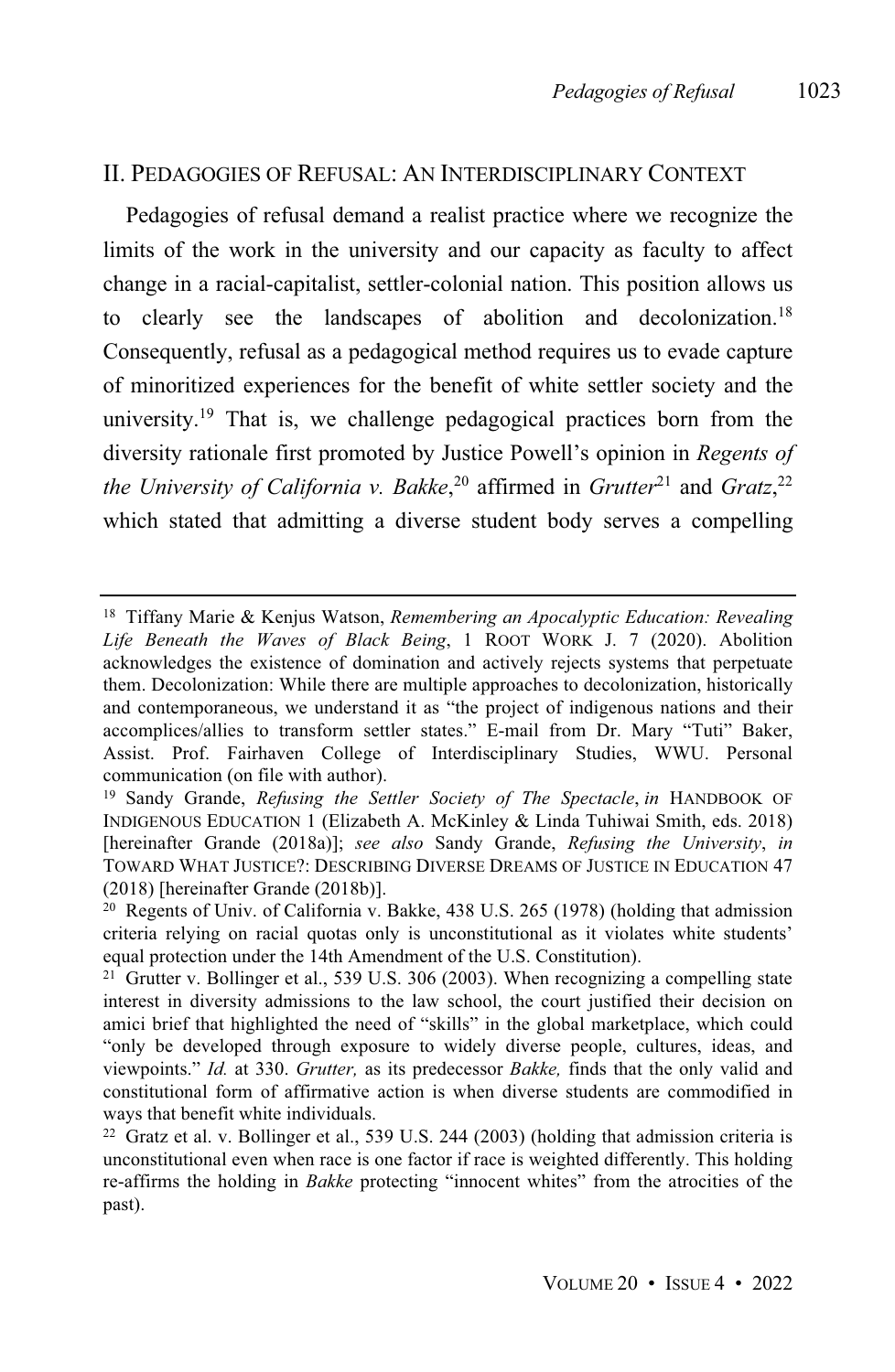educational interest.<sup>23</sup> Case law creates what Critical Race legal theorist Kimberlé Crenshaw refers to as doctrinal manifestations of racial and gendered legal categories in our everyday practices.<sup>24</sup> Our personal experiences lead us to believe that this is especially true in higher education. Thus, we want to draw attention to how our presence is desired within a PWI to teach white students about the other and to serve as buffers for the university's lack of desire to educate students of color. That is, our positions align with the university's goals of diversity as far as they serve the larger, predominantly white student body, faculty, and staff. Indigenous education scholar Sandy Grande argues this doctrinal manifestation of inclusion and diversity is a type of politics of recognition within university contexts where the state sets the parameters for recognizing sanctioned minoritized or Indigenous action.<sup>25</sup> This parallels Critical Race Theorists' critiques of civil rights case law and legislation integrating into white supremacist structures as long as it benefits white interests, leaving racism unchallenged.<sup>26</sup>

We know the damage the university does to faculty of color. White students challenge faculty of color more often than they do white faculty.<sup>27</sup>

<sup>23</sup> *See generally* Mitchell Chang, *Reconsidering the Diversity Rational*, 91 LIBERAL EDUC. 6 (2005).

<sup>24</sup> Kimberlé Crenshaw, *Demarginalizing The Intersection Of Race And Sex: A Black Feminist Critique Of Antidiscrimination Doctrine, Feminist Theory And Antiracist Politics*, 1 U. CHI. LEGAL F. 139 (1989).

<sup>25</sup> Grande (2018a), *supra* note 19 (citing COULTHARD, *supra* note 11).

<sup>26</sup> *See, e.g.*, Derrick Bell, *Brown v. Board of Education and the Interest-Convergence Dilemma,* 93 HARV. L. REV*,* 518 (1980); *see also* DERRICK BELL, SILENT COVENANTS: BROWN V. BOARD OF EDUCATION AND THE UNFULFILLED HOPES FOR RACIAL REFORM (2004) (Bell traces the international political needs of the U.S. during time of war and argues that domestic racial strife detracted from the image and values the U.S. sought to convey to the rest of the world); *see also* Gary Peller, *Race Consciousness*, 39 DUKE L. J. 758 (1990).

<sup>27</sup> *See generally* Juanita McGowan, *Multicultural Teaching: African American Faculty Classroom Teaching Experiences in Predominantly White Colleges and Universities*, 82 MULTICULTURAL EDUC. 19 (2000); *see also* Caroline Sotiero Viernes Turner, *Women of Color in Academe: Living With Multiple Marginality*, 73 J. HIGHER EDUC. 74 (2002).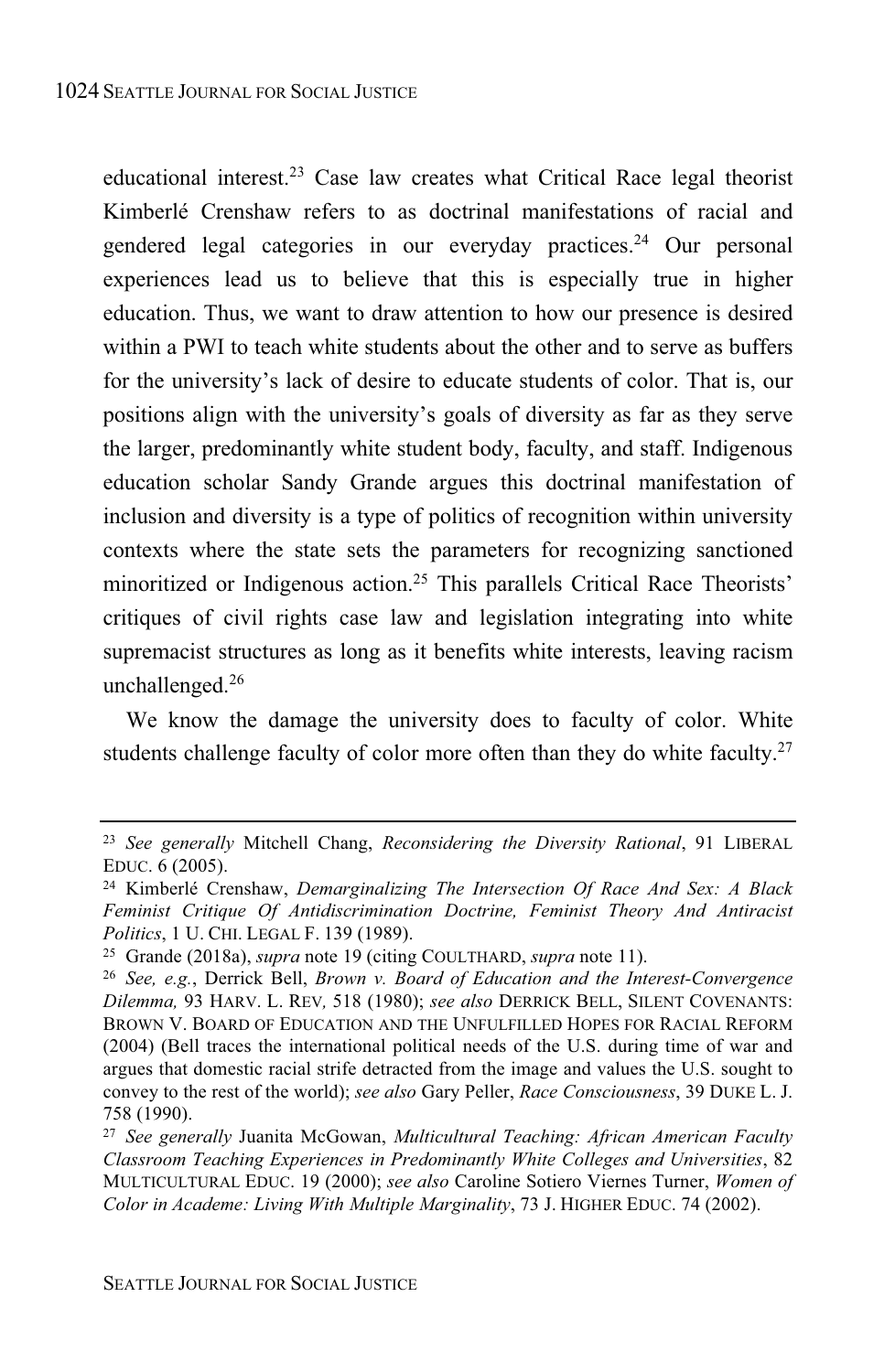Faculty of color experience racial microaggressions from students, faculty, and staff;<sup>28</sup> their expertise is challenged by students, faculty, and staff more often than their white counterparts;<sup>29</sup> and faculty of color receive inadequate mentorship.<sup>30</sup> Yet, we are articulating refusal knowing that the different iterations of the university will never make room for us. Grande elaborates, "[w]ithin the context of the university, this means replacing calls for more inclusive and diverse, safe spaces within the university with the development of a network of sovereign, safe houses outside the university."<sup>31</sup> Thus, pedagogical practices buttressed by the concept of refusal create a separate temporal space away from the violence of academia to build up and heal; we create a little atmosphere for ourselves and our students.<sup>32</sup> These actions inform our academic practice and remind us that research and teaching are not isolated from one another but happen relationally.<sup>33</sup>

# III. CULTURE & LEGAL TEACHING

Our cultural heritage has taught us to find joy, happiness, belonging, and meaning in social relationships and structures of gifting reciprocity. We

<sup>28</sup> *See generally* Madonna Constantine et al., *Racial Microaggressions Against Black Counseling and Counseling Psychology Faculty: A Central Challenge in The Multicultural Counseling Movement*, 86 J. COUNSELING & DEV. 348 (2008).

<sup>29</sup> *See generally id.*; *see also* Lori Patton & Christopher Catching, *Teaching While Black: Narratives of African American Student Affairs Faculty*, 22 INT'L J. QUALITATIVE STUD. 713 (2009).

<sup>30</sup> *See generally* GABRIELLA GUTIÉRREZ Y MUHS ET AL., PRESUMED INCOMPETENT: THE INTERSECTIONS OF RACE AND CLASS FOR WOMEN IN ACADEMIA (2012).

<sup>31</sup> Grande (2018b), *supra* note 19, at 60.

<sup>32</sup> *See generally* Judith Flores Carmona et al., *Pláticas~ Testimonios: Practicing Methodological Borderlands for Solidarity and Resilience in Academia*, 18 CHICANA/LATINA STUD. 30 (2018).

<sup>33</sup> *See generally* Menal Hamzeh & Judith Flores Carmona, *Arabyyah and Mexicana Co-Teaching-Learning Testimonios of Revolutionary Women: A Pedagogy of Solidarity*, 83 EDUC. F. 325 (2018). (This work grounds pedagogy on knowledge outside academia in ways that evade and resist colonization of our bodies, cultures, and minds. The authors use "platicas" as a way to operate within cultural knowledge and values of relationships to claim freedom from "objectivity, competition, and individuality.").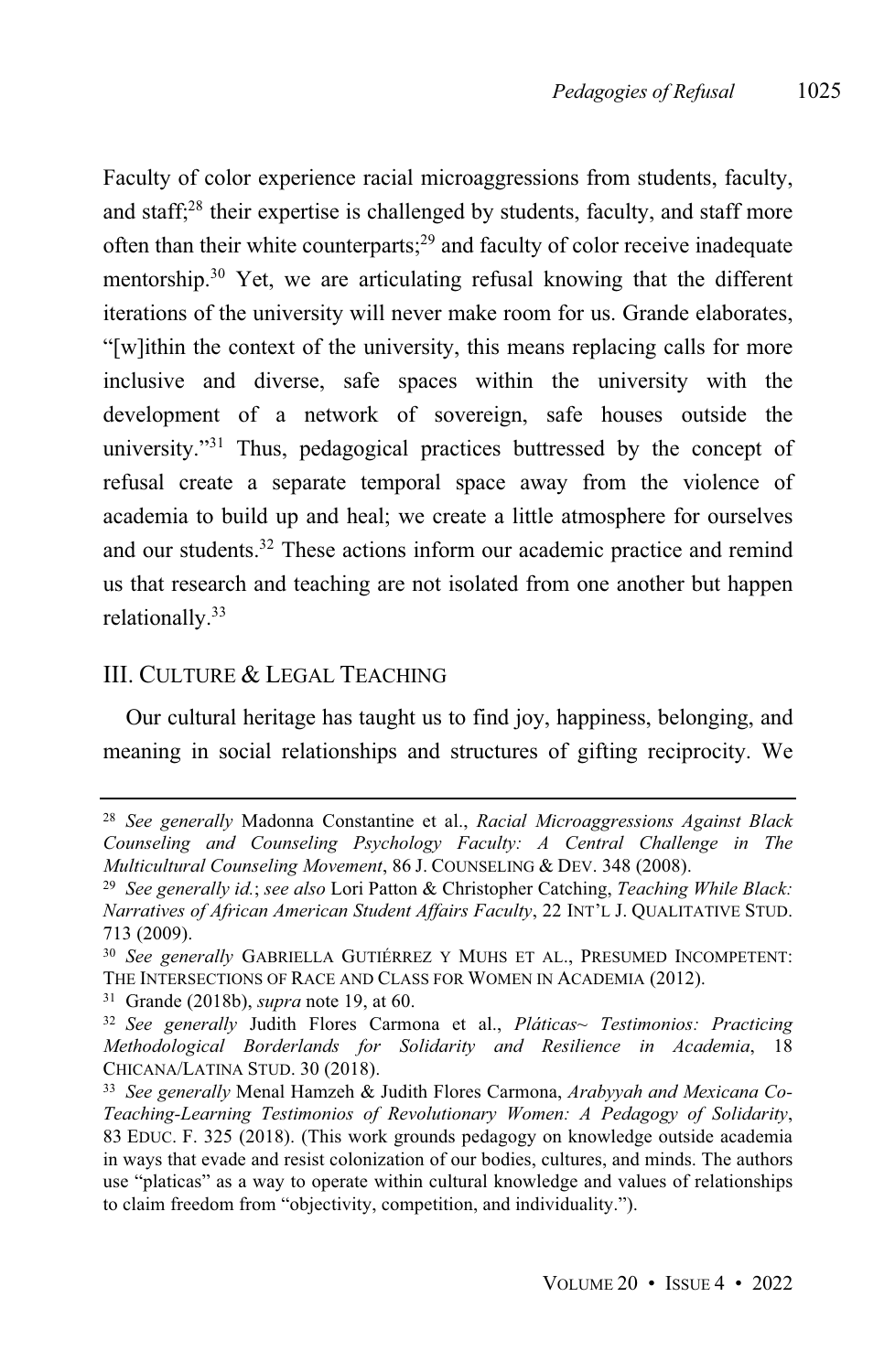come from cultures of collective identity that prioritize the "we" over the "I." We learned from our families to share time and resources. We work together. We support each other, and even as listeners, we are part of the community where we belong. $34$  Our collectivist culture centers productivity on peoples' well-being. This kind of productivity results in a communal understanding of what it means to "vivir bien" (live well).<sup>35</sup> In contrast, Bordas explains that western structures reward individual accomplishments and success is measured in terms of individual productivity and achievements.<sup>36</sup> In the west, "[t]o grow up means to become independent, autonomous, and responsible for one's own life." <sup>37</sup> When, as collectivists, we enter spaces with individualistic ways of being, we experience exclusion. Following, we share some of our ways of knowing and our cultural ways that foster and teach us how to be and who we are, offering narrative *moralejas* (the lesson in the story) that each of us brings.

Here, we combine storytelling and academic writing to center "the *how* of cultural epistemology, a fundamental belief we all feel must be prioritized back into our process **and** product of what education is for our people." <sup>38</sup> We weave together our stories as legal educators with the deep presence of our ancestors (human and non-human) that shape who we are and describe how this impacts our teaching and research. This narrative methodology<sup>39</sup> interrupts dominant knowledge, giving stage for our

<sup>34</sup> BORDAS, *supra* note 16, at 55.

<sup>35</sup> *Vivir bien*, according to my grandparents, was to live in a way that reflected humility, service to the community, honesty, and honor. These lessons were learned through the course of daily living, with teachings such as returning something borrowed in better shape than it was received; to care for all things, regardless of who they belong; to offer water and food to anyone who comes to visit; to always share with those in need; and to uplift rather than tear down others—that is, to nurture a tender heart.

<sup>36</sup> BORDAS, *supra* note 16, at 57.

<sup>37</sup> *Id.*

<sup>38</sup> David Kekaulike Sing et al., *Native Hawaiian Education: Talking Story with Three Hawaiian Educators*, 39 J. AM. INDIAN EDUC. 4, 5 (1999).

<sup>39</sup> *See generally* CLARE HEMMINGS, WHY STORIES MATTER: THE POLITICAL GRAMMAR OF FEMINIST THEORY (2011) (speaking to the different ways to communicate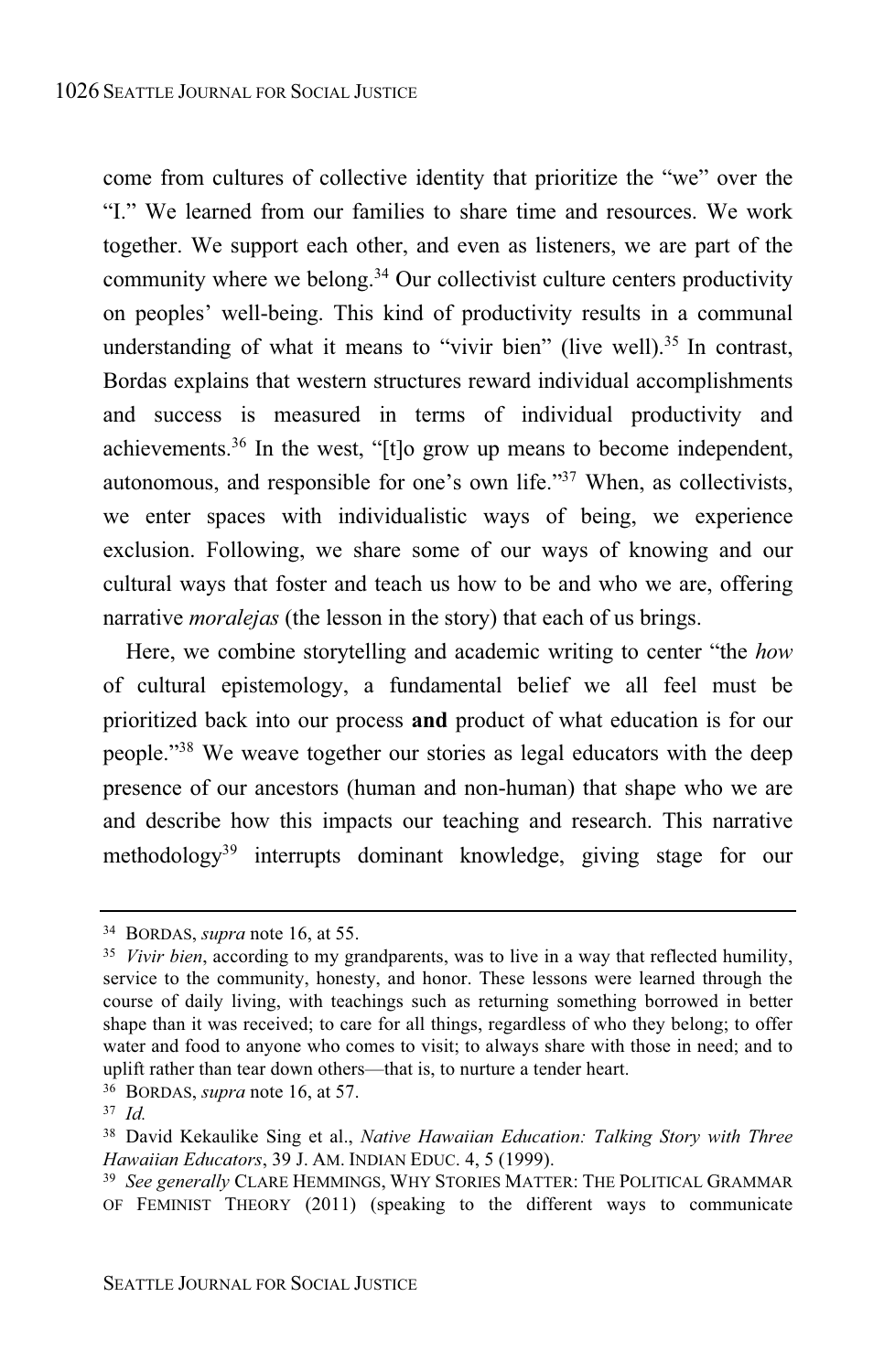narrative not merely as nostalgic recollections but as stories, visitations with memory, and enduring relationships that announce a "something-to-bedone."<sup>40</sup> The something-to-be done, or *moralejas*, connect our story to academic practice and describe what refusal might look like in the undergraduate legal classroom. The lessons are not fixed; rather, it is up to the reader to discern what they can from our shared narratives and our related experiences in academia.

### *A. Moraleja*

Ceci: Growing up, I could always count on two things: I would have at least one serving of black beans that day, and the 4 p.m. "Cafecito."<sup>41</sup> As far as I can remember, 4 p.m. was a time when everyone in the house gathered around the table, sipped on a cup of coffee, and shared sweet bread. During Cafecito, women shared about their day; told stories to each other; and gave each other support, words of strength, or told stories with metaphors or *moralejas*. I remember my grandfather being at the table but saying nothing. It was noticeable that this was a woman's space. Women would brainstorm solutions to their "*penas*" <sup>42</sup> by bringing up stories of how things had gone right or wrong with this or that approach. As far as I can remember, this never included an articulation of a solid plan, rather it was a space to share ideas, experiences, and stories of resilience through triumph or failure. Reflecting on it, I guess it was a way for each person to feel

challenging or supporting assignment of hierarchical value depending on how one tells a story).

<sup>40</sup> Avery Gordon, *Some Thoughts on Haunting and Futurity*, 10 BORDERLANDS 1, 3 (2011).

<sup>41</sup> *Cafecito* is the diminutive term for cafe, coffee. In Latin America, linguistics and intonation carry messages. "Vamos a tomar un café" ("let's go have a coffee") is not the same as "vamos tomar un Cafecito" ("let's go have a small coffee"). The intonation in Cafecito on itself is spoken to mean a time for gentleness, slowing down, and connection. It is an invitation that comes from the heart, is familial. To have coffee is formal, businesslike, and a public action. On the other hand, un Cafecito is an invitation for intimate connection.

<sup>42</sup> *Penas* are deep worries that hang heavy on the heart.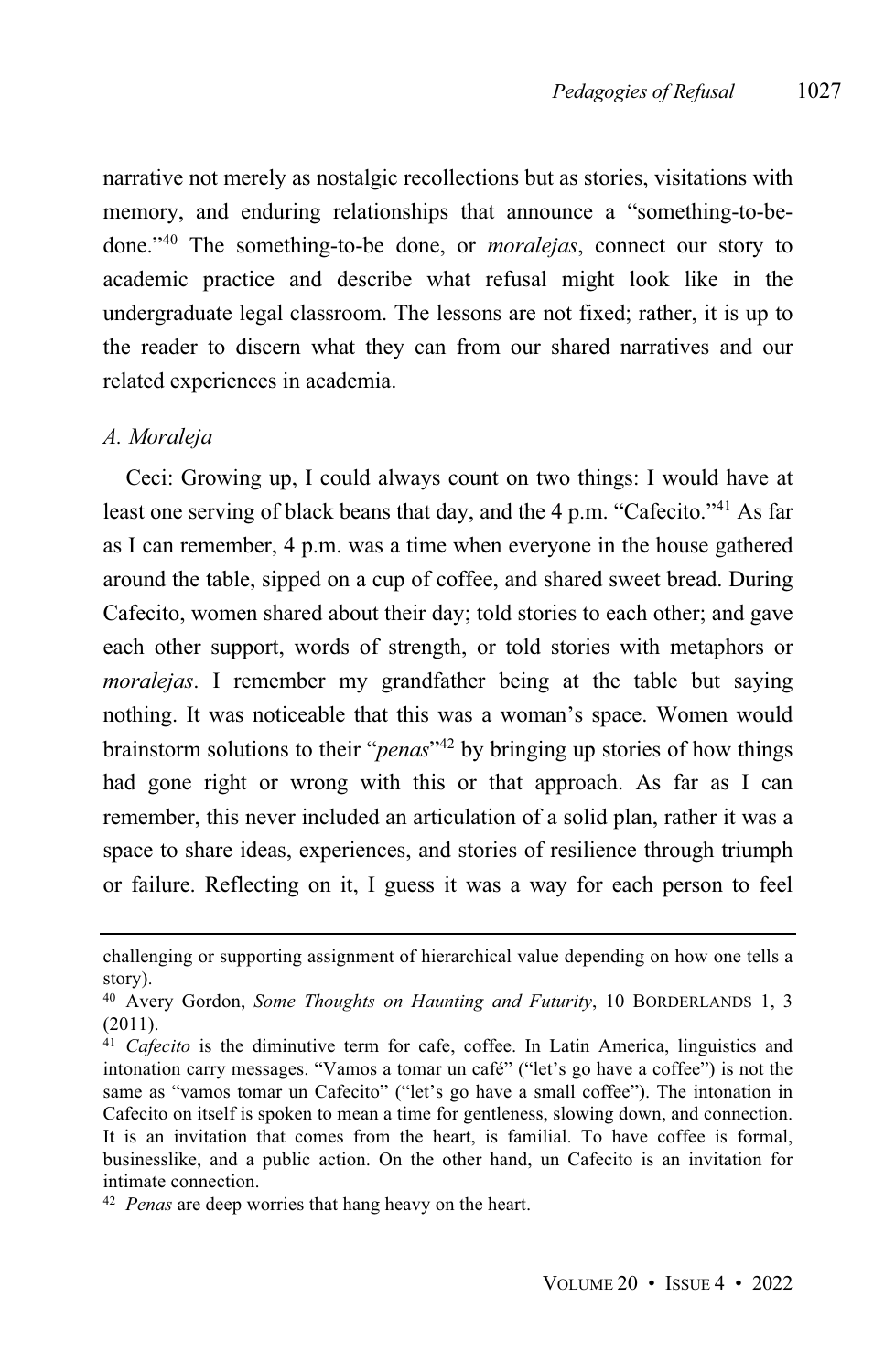supported and to feel a part of each other's lives in a meaningful way. Everyone at the table belonged. The "I really enjoy your company and respect your opinion" was instead expressed as an invitation for "Cafecito." With Cafecito, there was no need for words; if you were invited to Cafecito, you knew you were needed. Therefore, you belonged.

As a child, I witnessed women networking and working during Cafecito. I saw them expanding their understanding of their world, sharing failures and frustrations. Overall, I learned the importance of elders in community. I saw how my grandma nurtured my mom in the most difficult times of her life but never told her what to do. Instead, she gave her hope and support; she had her back in success or failure. At some point in my late adulthood, I realized that Cafecito had been the way I amassed tremendous amounts of knowledge and cultural wisdom. I had learned basic tea remedies, learned that my great-great grandmother fled domestic violence by stealing a horse and walking from Mexico to Guatemala, and that after her, women in my family had "worn the pants" in the family. I also learned that most of the time we laughed, but there were times for introspection and to listen, and most importantly, I learned to be curious. Everything that was shared was shared as a story and there was always a lesson to be learned, wisdom to be gained, or a "*pena*" to be shared.

What made Cafecito successful was the willingness of participants to be vulnerable by sharing truths. Everyone was vulnerable and had to be courageous to hear difficult truths, even when painful or shameful, and most of the time, those around the table remained curious and committed to growth and community well-being. Now that I find myself in this foreign land, away from my family, I have missed these kinds of personal connections and support. However, I have experienced similar community formation as I began going for walks and socializing with two senior faculty members. The simple act of sharing my own experiences in the classroom and hearing theirs helped put my experiences in perspective. When we talk about the institution, I always learn new perspectives on how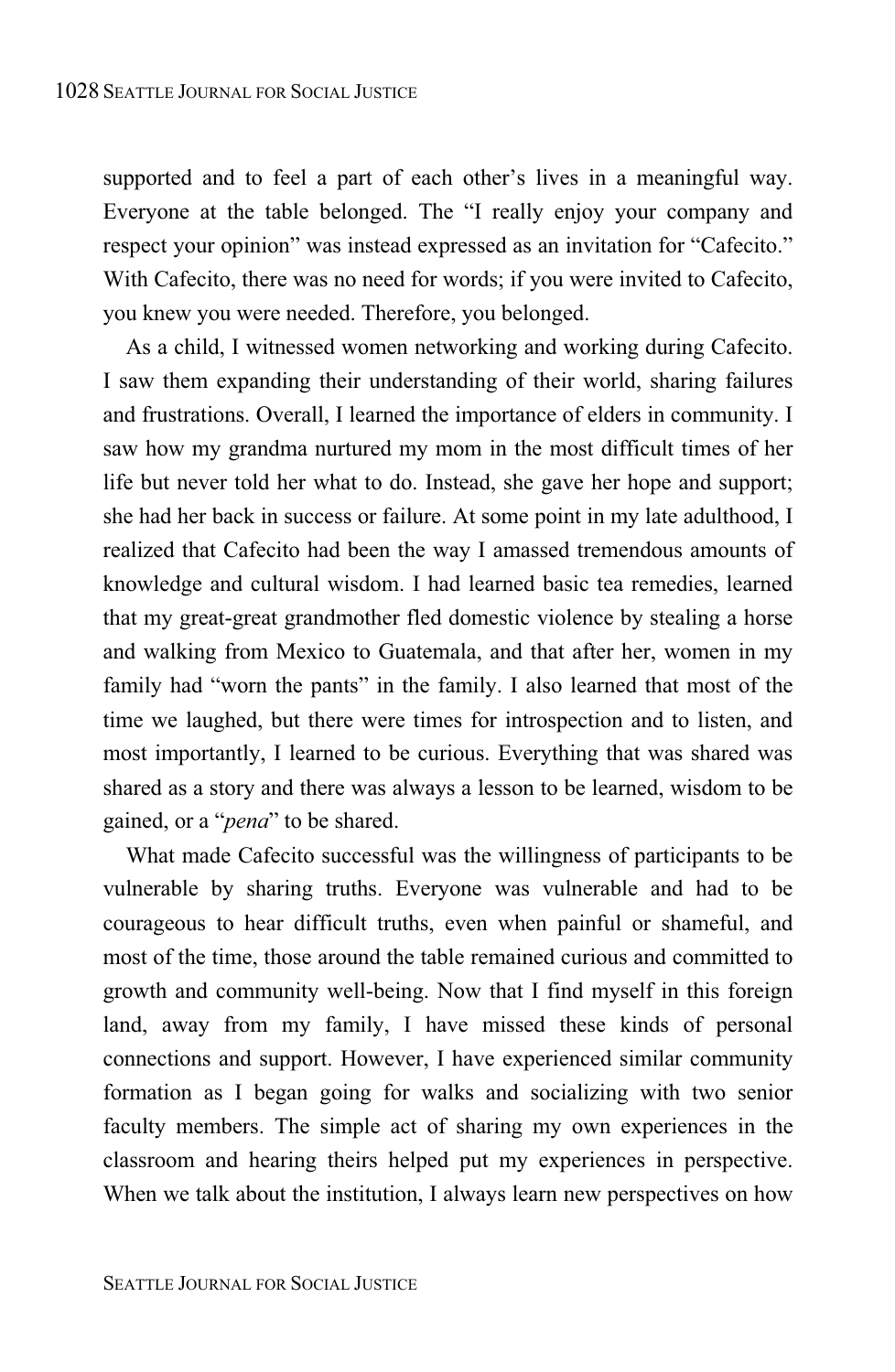to navigate it, how to think about it, and how I can carve a role for myself in it.

Talking with other faculty about our writing has helped me learn about the focus of other disciplines, perspectives, authors, and scholars who may also influence or help me to better understand my own research. And, of course, talking about the classroom reminds me of the difficulties and challenges we all face when teaching students with a wide variety of interests, backgrounds, and learning styles. I also learn from others' experiences and get ideas on strategies to implement in my classes. It is a way to build on each other's wisdom and experiences. I have found the joy and the feeling of living well as I share more intentionally with those who share similar cultural knowledge and have faced similar obstacles as I have.

Examining the structure of Cafecito reminded me that I belong to a "we" culture, and the pain I feel attempting to function in the "I" culture is real but not immutable. It is in these intersections and recognition that we carve spaces of respite and recharge. Places where we refuse to engage in individualism and institutional practices that separate us from our communities and our communal existences. Matsuda's work on multiple consciousness of jurisprudence can be applied to BIPOC individuals in PWIs. Our multiple consciousness allow us to teach theory, strategy, and analysis, while simultaneously and deliberately talking about, hearing, and engaging with each other's life experiences that are occasionally too painful to hear.<sup>43</sup> It is when engaging with life that academia and jurisprudence rely on abstraction and detachment as a way to deal with the discomfort of painful truths of injustice, guilt from whiteness, or just helplessness.<sup>44</sup> This form of academic sanitizing prevents individuals from sharing worries and problem-solving exercises to avoid the pain that comes from these realities.

<sup>43</sup> Matsuda, *supra* note 5, at 33.

<sup>44</sup> *Id.*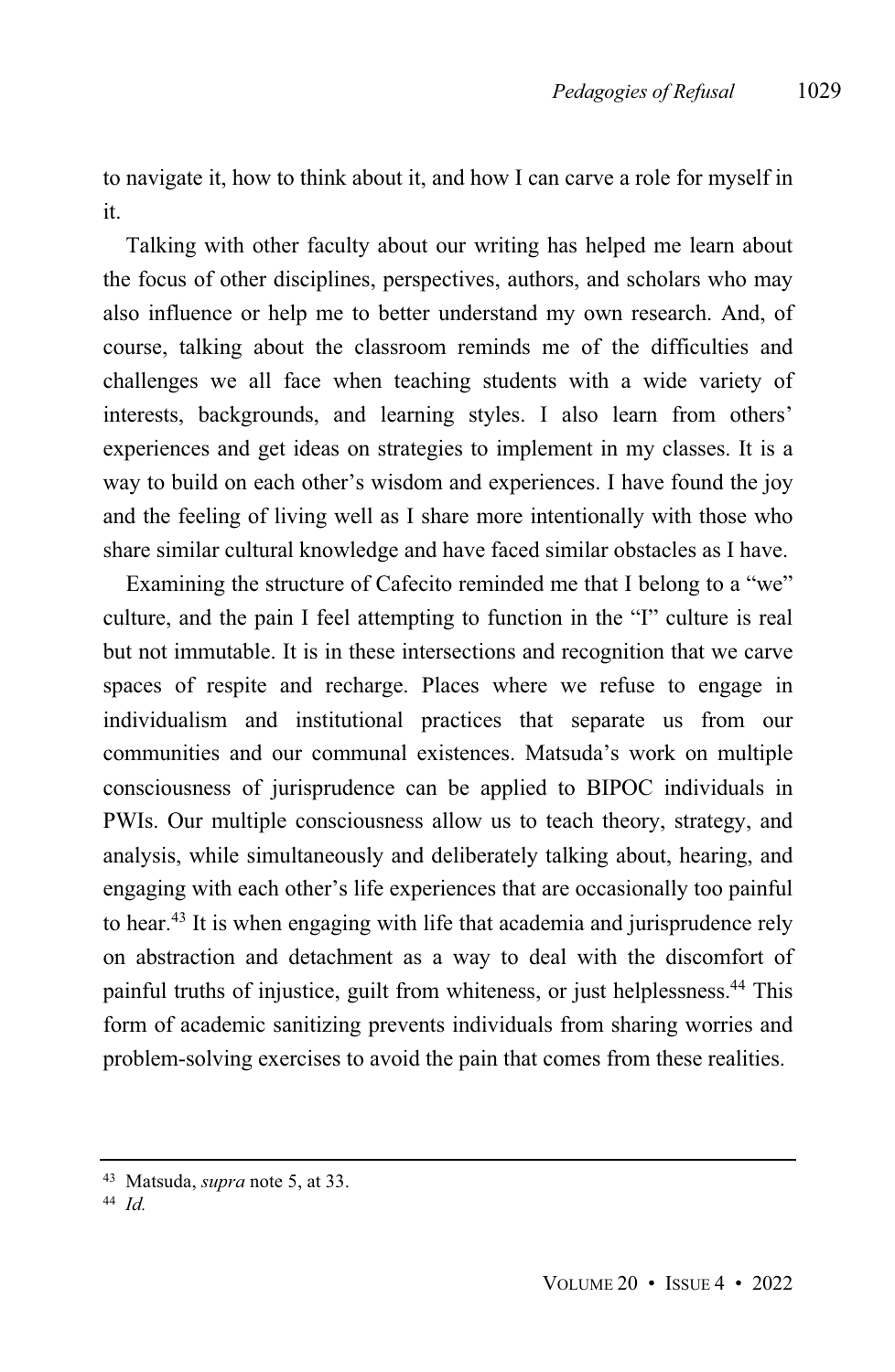During Cafecito, people just show up with a *pena*, a hurt, an accomplishment, a dream, or whatever it is. We all show up with our experience and the willingness to share those stories to support those who may want to hear and learn from them. Cafecito creates a temporal space for peace and gentleness where we can exist free from the violence of the "I culture," if only for a few minutes.

Dolores: For me, the stories of my grandfather remind me that we exist and have existed outside the spaces of state recognition. The border is a place where I grew up hearing lots of stories, remembrances of times not long ago when the border did not matter. People tell stories all over these borderlands of a time before. Before the fence, before the wall, before the concrete river. People cross despite the border because the necessity of their lives requires it. Visiting my mother's family, I remember the little white ceramic cups filled with coffee that would be shared as people sat at kitchen tables late into the night to reminisce and tell stories. Sometimes people would have very serious conversations about a troubling issue. But always in these conversations, the advice would be in the form of a story. As children we got to sit around but not interrupt. We could ask questions, but we would never interrupt the narrative; rather, we filled in gaps in our own knowledge of the actors. In this way, we learned to listen, a skill that I urge students to develop. As children, we never made it past our youthful need for sleep during these long conversations, nodding off, the susurrus of the quiet conversations like white noise. Graduating from playing on the floor to bringing coffee; feeling the weight of the cup of coffee in your own hand was one of the many ways I learned to listen in complex ways, weaving together histories, characters, and the larger forces that shaped peoples' lives.

These conversations also teach us how to relate. I have long conversations with my mom, who spends countless hours on the phone with family, where she fills me in on the goings on back in her hometown. I let my mom repeat stories to me, though she just told me about my *primo's*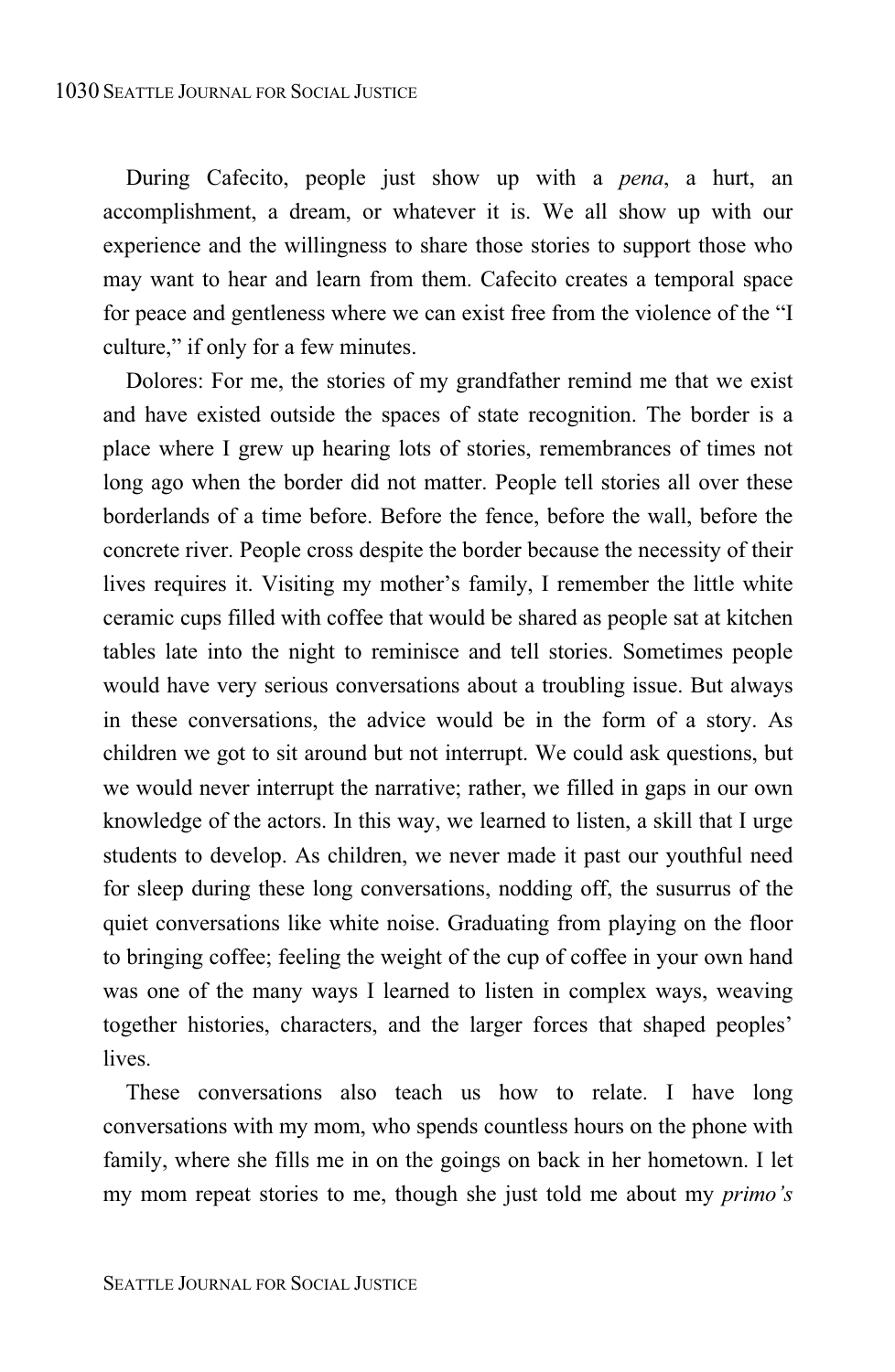dilemmas yesterday.<sup>45</sup> She doesn't remember what she told me. Though sometimes I want to interrupt, the bittersweet reminder that she is older and I don't know how long I have with her pauses my tongue. Thus, these conversations have many contours, and we inhabit them relationally, intuitively, generationally, and gracefully. In these conversations, we also learn to manage conflict, and to understand and observe the reasons for conflict. My mother has made her peace with her father who was not a good man. She remembers him more fondly, though some of the stories shared at her side with her family were dark, speaking of the pain men could inflict and the tragedies that befell women and children. Stories of abandonment, of violence, and incredible sadness and loss that inevitably followed. My sisters and I question how she can now speak of him with fondness. We are now the caretakers of those stories. Our mother has passed the burden of her father on to us. I have seen the elder generation do this, pass the burdens on—the grief, the memories, to not forget, to learn, to know the lessons. Understandable. My mother is nearing her transition (I hope not for many years). Her relationship with her father has changed and her love for her mother remains unwavering and bright. What a gift I have received. These stories passed on through are the histories of the subaltern. Perhaps they are not intimacies, but just simply the matter and manner of our lives.

#### *B. Discussion*

The complexities of storytelling, like Bell's<sup>46</sup> use of parables, frame our (Ceci's and Dolores's) pedagogical approaches to teaching. We encourage observation, holistic listening, and sitting with uneasy feelings. In classrooms where silence is both traditionally discouraged and imposed on minoritized students, we ask students to explore it, following legal scholar

<sup>45</sup> *Primo* is translated as cousin. However, in Latin America, this does not necessarily mean a blood relative.

<sup>46</sup> Bell, *supra* note 1.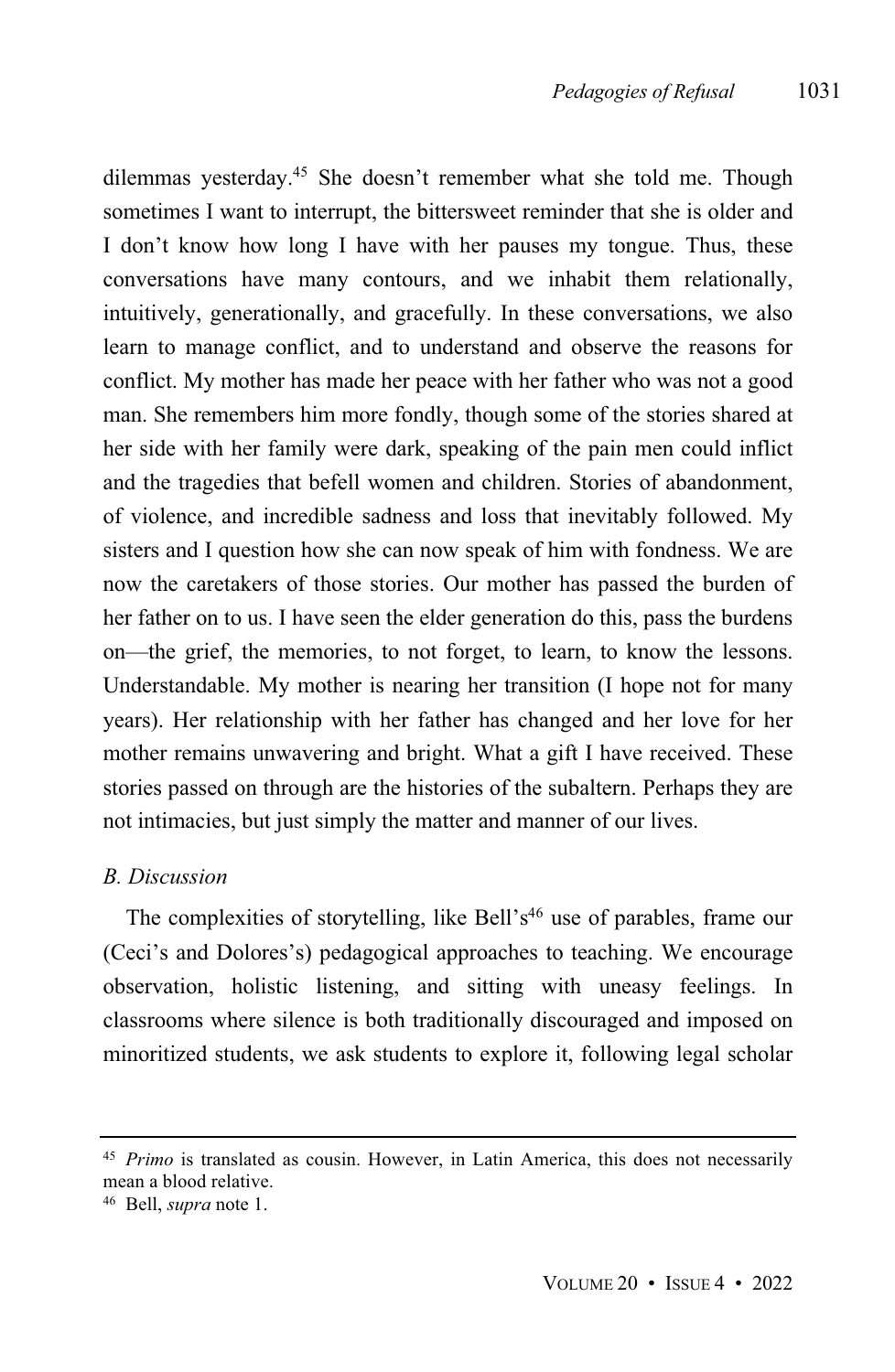Margaret Montoya's silence as an agentic practice.<sup>47</sup> We are asking students to refuse speaking to assert expertise and instead, moving towards a relational humility <sup>48</sup> where we bring our own histories into conversation with the legal matters we are studying.

To be sure, our cultural upbringing by and on itself is a refusal of the neo-liberal, racial-capitalist spaces we occupy. Our presence is one of infiltrators as we apply racial realism in our pedagogical practices and our engagement with students. Our deeply seated forms of being serve as evidence that forces trying to erase us have failed. Everywhere we go, we bring our cultural knowledge and forms of communication, respect, focus on community, equal value, and morality. We know the risk of doing so, and we also know that compromising our cultural wisdom is not an option. In our cultures, the more we have the more we give. This aspect of our upbringing shows up in the classroom when we recognize all our students as active participants in the communal formation of wisdom, and when we open spaces for our students to belong. We create space to delve deep in conversations and examine our experiences as a collective and how those experiences become evidence of shared realities. As feminist method suggests, this process "results [in] consciousness raising" as we also engage dynamics of power.<sup>49</sup> We tailor our approach to difficult conversations with courage and humility; we engage with them remembering and holding true our value on human relationships of a collective nature rather than the oppositional conflict of individualist perspectives where one must prevail over the other. Purposefully, we seek communal wisdom, we seek to

<sup>47</sup> *See generally,* Margaret Montoya, *Silence and Silencing: Their Centripetal and Centrifugal Forces in Legal Communication, Pedagogy And Discourse*, 33 U. MICH. J. L. REFORM 263 (1999).

<sup>48</sup> Daniel Justice, *A Better World Becoming: Placing Critical Indigenous Studies*, *in* CRITICAL INDIGENOUS STUDIES: ENGAGEMENTS IN FIRST WORLD LOCATIONS 19, 22 (Aileen Moreton-Robinson ed., 2016).

<sup>49</sup> Ann C. Scales, *The Emergence of Feminist Jurisprudence: An Essay*, *in* FEMINIST LEGAL THEORY FOUNDATIONS 40, 53 (D. Kelly Weisberg, ed. 1993).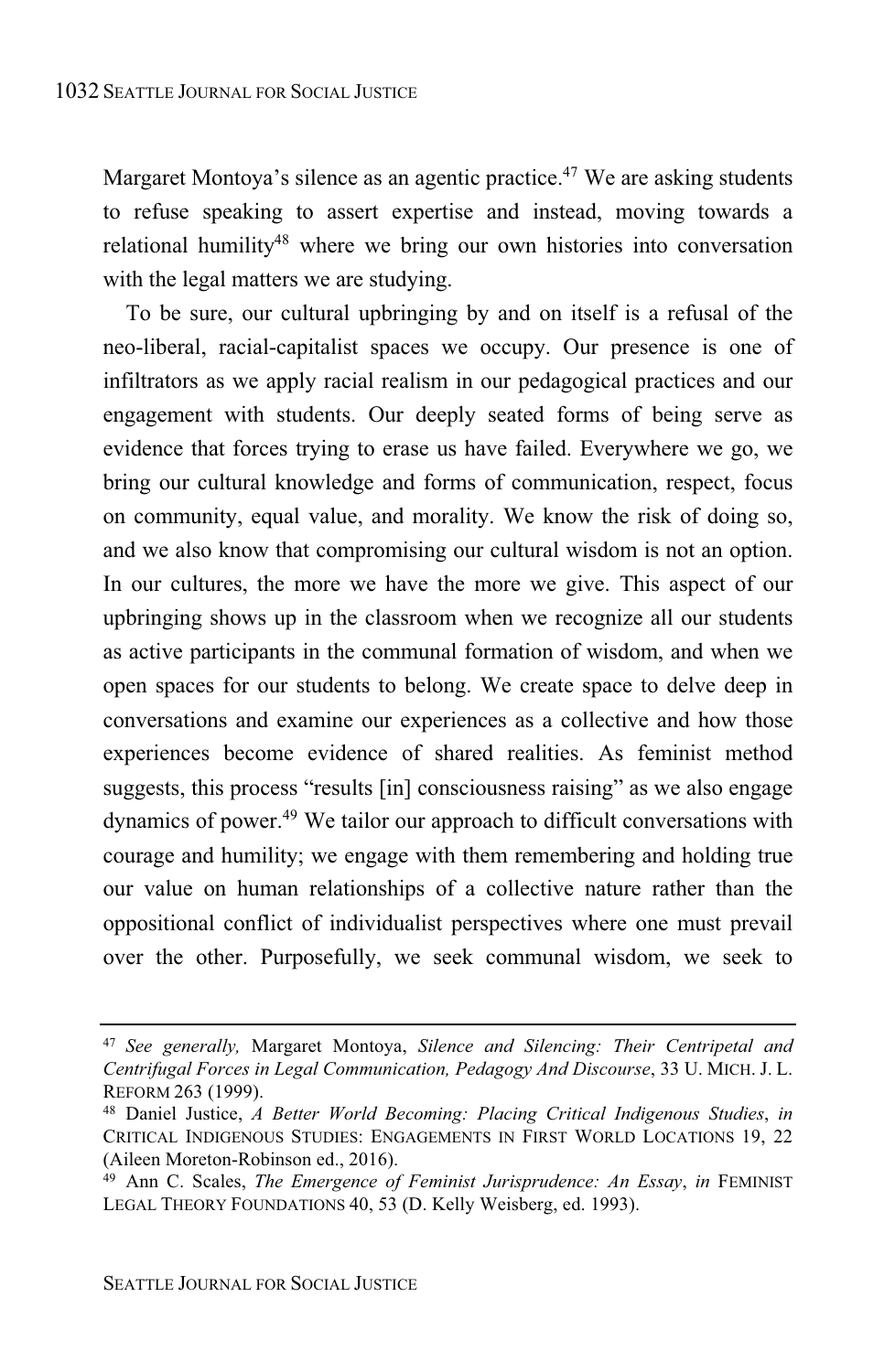understand issues, and we introduce and reinforce our ancestral wisdom where fostering well-being and relationships are more valuable than proving ourselves right. We challenge masculine conceptualizations of jurisprudence and present different theories of understanding the law and society, centering marginalized voices.<sup>50</sup>

# IV. PLACE INFORMS PEDAGOGY

Narrative or storytelling for both of us resides in the deep Indigenous cosmopolitics <sup>51</sup> of our communities of origin. It is our kin who remind us of where our hope and joy reside. The practice of storytelling is relational and demonstrates that our approach includes more than speaking, centering the idea of critical listening. <sup>52</sup> Through story, we understand our role in a larger web of community relationships. Indigenous storyteller Archibald elaborates:

First Nations storytellers say that we have "three ears to listen with, two on the sides of our head and one in our heart." Bringing heart and mind together for story listening was necessary if one was to make meaning from a story because often one was not explicitly told what the story's meanings were.<sup>53</sup>

During conversations, we learn that listening is more than hearing people talk, it is about taking those stories and observing them and interacting with them as you live and travel through time and space.

<sup>50</sup> *See generally* Lolita Buckner Inniss, *Other Spaces in Legal Pedagogy*, 28 HARV. J. RACIAL & ETHNIC JUST. 67 (2012) (as she describes the creation of inquiry as "mirrors" where one can see the mirage of what is created, we can challenge masculine concepts of jurisprudence by "seeing" what is reflected).

<sup>51</sup> *See generally* Marisol de la Cadena, *Indigenous Cosmopolitics in The Andes: Conceptual Reflections Beyond "Politics*,*"* 25 CULTURAL ANTHROPOLOGY 334 (2010).

<sup>52</sup> *See, e.g.,* Rose Carnes, *Changing Listening Frequency to Minimise White Noise and Hear Indigenous Voices*, 14 J. AUSTRALIAN INDIGENOUS ISSUES 170 (2011).

<sup>53</sup> JO-ANN ARCHIBALD, INDIGENOUS STORYWORK: EDUCATING THE HEART, MIND, BODY, AND SPIRIT 76 (2008).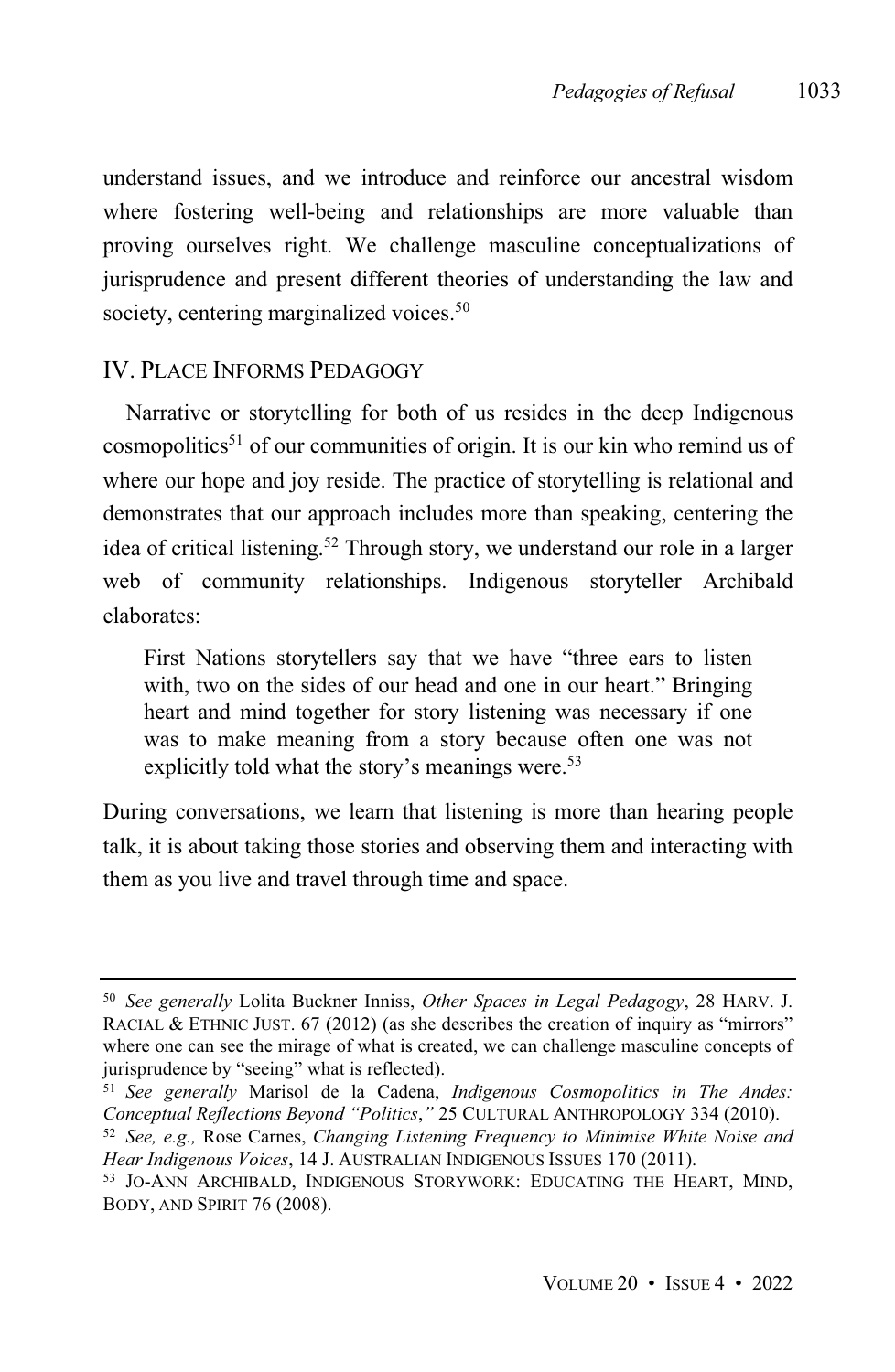#### *A. Moraleja*

Ceci: My most vivid memories of hope and joy always center my grandparents. Whether we visited my paternal grandparents in Mazatenango or we spent time with my maternal grandparents, sharing those spaces with them brought me hope and joy. I also had the great privilege of spending many years with my maternal great-grandparents—Olivia and Luis. Olivia and Luis had a child together, my beloved grandma Edel.

As a child, it was always a thrill to visit Olivia. Each morning began with the sounds of thousands of birds singing, firewood crackling on the open fire "stove," and the rhythmic clapping of tortilla making. The smells of wood smoke, coffee brewing, and lard on the *comal* <sup>54</sup> filled the space with the business of a new productive day. Fresh tortillas with salt, scrambled eggs, black beans, fresh cheese, and coffee were served on a long rustic prep table, now covered with plastic. Magically, the mood would slow down and chit chat would erupt as we all delighted in the delicious smoky flavors of the food. Cafecito would lead to *sobremesa*<sup>55</sup> talk, where the day's events were planned and organized, including trips to the market to get food for lunch and dinner. Chores were assigned and before long, another eruption of energy and activities surged through the house. Kids were a part of the day's activities. If given the choice, I always accompanied my grandmas to the market. Because of this, I saw Olivia stopping to talk to women in the market and how they asked for her counsel with different issues during what seemed like casual conversations. These conversations transformed a short trip to the market to an endeavor that

<sup>54</sup> *Comal* is a traditional flat clay pan that rests on top of open fire for making corn tortillas.

<sup>55</sup> In Latin America, it was traditional for the whole family to have meals together and no person would leave the table until everyone had finished eating. Children and elderly were usually behind teens and young adults, so, to continue sharing the table, those who finished first would engage in conversation. It was a good time to check in on each other's day, plans, tasks, chores, school, works, etc. *Sobremesa* is the chit-chat that happens while waiting for everyone to be done eating.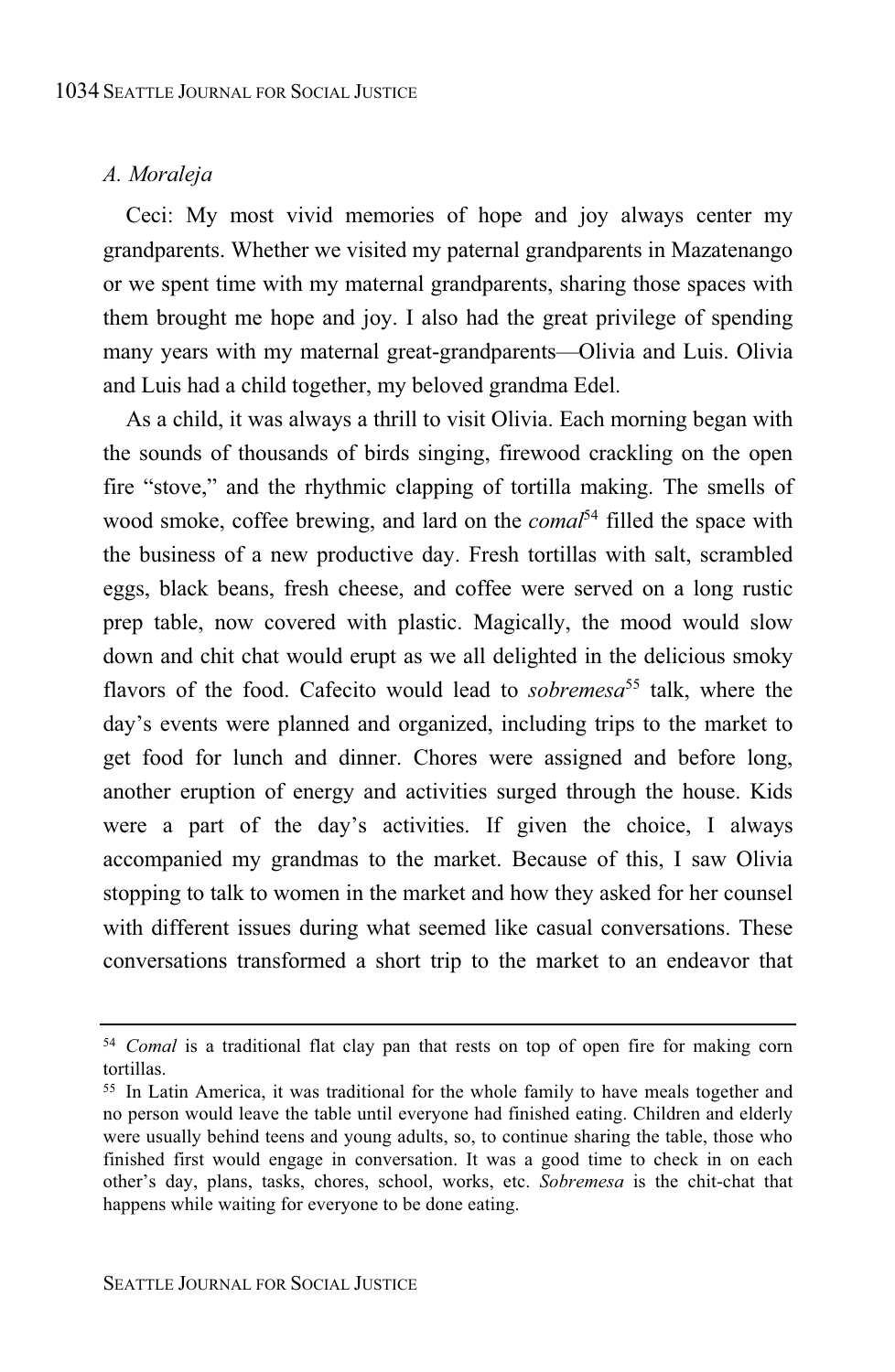lasted several hours. I met so many wonderful women this way, and we always got snacks along the way. For every stop, we would sample, and sometimes take produce home, of whatever the person at the market was selling in exchange for grandma's time and counsel. La Abuelita Olivia was very well-regarded in her community, and it was not unusual for people to give her foods and items wherever she went. She did the same for others. During the big holidays when we would visit, it was one of our chores as kids to take tamales and plates of food to the families in her neighborhood. In a place where poverty is extreme, she was one of the most affluent persons and she knew how to share. For her, and my grandma Edel, it was important that kids and the elderly in the neighborhood always had meals appropriate for the celebration—tamales for *Navidad*<sup>56</sup> and *fiambre*<sup>57</sup> for the Day of the Dead.

At Grandma's home, there was always something going on. Chores abounded. One of them was peeling oranges. After the oranges were harvested, the family in the house would line up our chairs in the front door with *costales* <sup>58</sup> full of oranges and we would peel hundreds of oranges that would later be sold at the market. Before the town got electricity, we worked as long as the sun was out and during nights with a full moon.

While we peeled the oranges, women chatted about everything. As we peeled the oranges and delighted in eating quite a few of them, the conversation always included dreams for the future, and new things Olivia thought she would sell. As we peeled the oranges, neighbors walking by would stop and say hello, chit chat with Olivia, and maybe place an order for oranges. Kids would stop by and purchase a frozen *choco-banano* for a

<sup>56</sup> Tamales for *Navidad*: Christmas Tamales. In Guatemala, Christmas tamales are special and include additional ingredients that give them their unique flavors, which makes them more expensive to make as well.

<sup>57</sup> *Fiambre* is a traditional dish that is eaten during All Saints Day or Day of the Dead. It is a mixture of vegetables and cured meats that is left to ferment for a short time, giving it its special flavors.

<sup>58</sup> Large sacks made of jute, a type of fiber that can be spun into coarse, strong threads.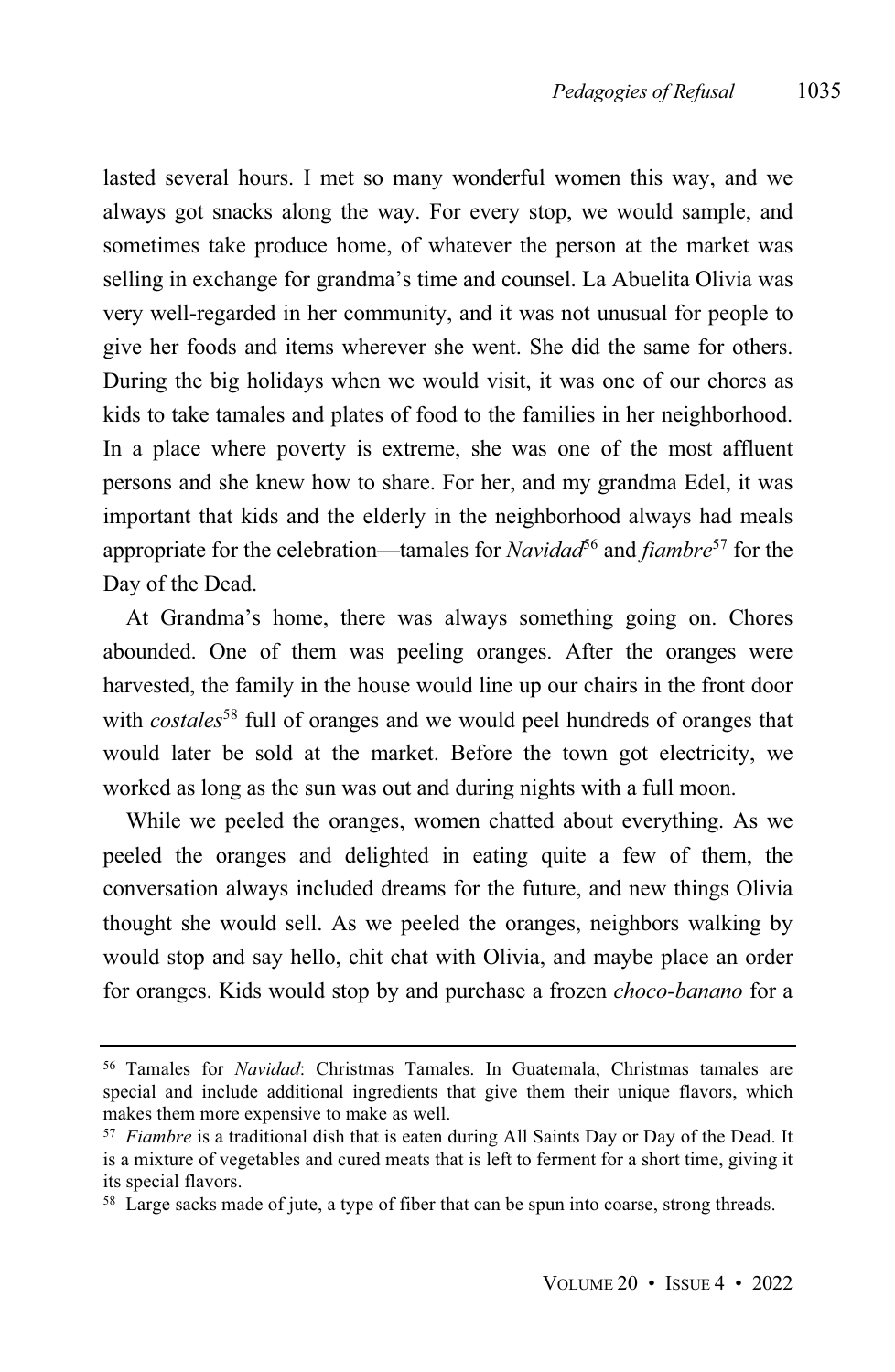few cents. Olivia was never just sitting, she was always working. It was from her that I learned the recipe for making black soap, which she also made to sell at the market. I saw Olivia making things happen with whatever she had, without asking for permission. She did what she thought was best.

From Abuelito Luis, I learned that possessions do not determine happiness and joy. Abuelito Luis was a beekeeper in the jungles of Guatemala. He received very low wages for his labor. He lived in a *rancho* with a thatch roof and wood planks for walls. His only possessions were one pair of shoes, two pairs of pants, and two cotton shirts. He had two white t-shirts and two pairs of socks. Every day after work, he would wash his t-shirt and socks so he would always have clean clothes. I never visited his house. I would only hear from my Grandma Edel that the trip was too difficult to make. She would describe the long bus ride, followed by the trek up the mountains by foot, something that would take several hours. Then, there was the lack of accommodations. We would have to sleep on the dirt floor because there really was no other place to sleep and no covers either. Having grown up in a westernized home, I could barely imagine Abuelito Luis' home. It was hard for me to reconcile this living situation and his loving disposition. Without a doubt, he was the happiest man I have ever known. He was petite, small framed, and looked fragile. He wore a glass eye as he had lost an eye in his youth. However, he had so much physical strength from carrying hundreds of gallons of honey through the jungle to the distributor. When Abuelito Luis came to visit, he always showed up with no less than ten gallons of honey. He always left five gallons for my family and took five gallons to my aunt's house. And, of course, he always had some for my grandma. Abuelito Luis taught me how to taste flavors and to recognize the different flowers in honey.

Abuelito Luis was a soft-spoken man, and his demeanor was gentle. From Abuelito Luis, I learned a lot about bees, bee colonies, and their organization. How they impact the trees, plants, and even the soil in their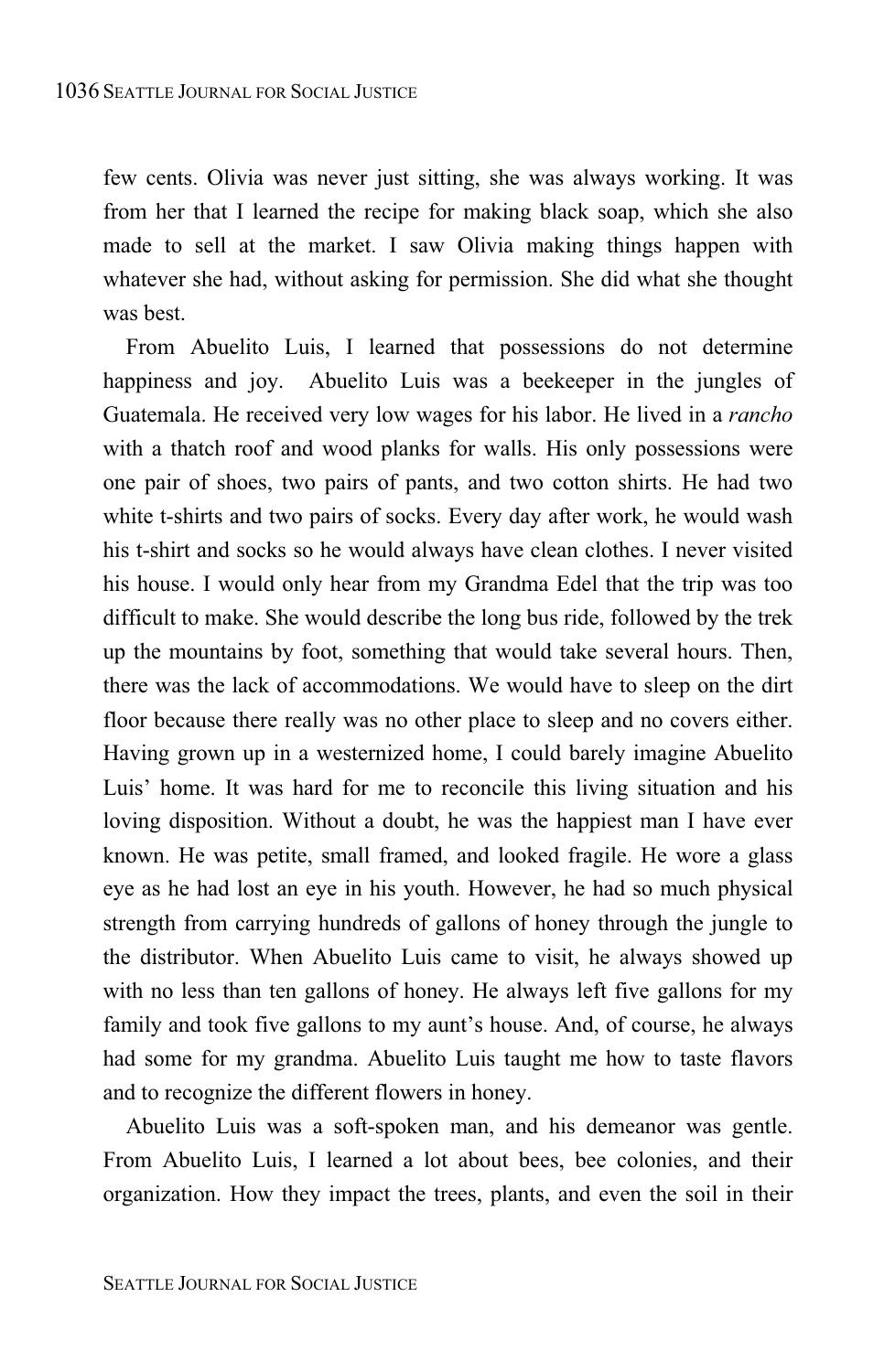vicinity. Abuelito Luis was an expert in bees. He was the sweetest, most gentle person I have ever met, and the most "dispossessed" in Western terms I have ever met. From him I realized that ethical values, morals, and love do not translate to power or monetary fortune; in fact, as a child, I understood that most people with power and money do not deserve it.

When Abuelito Luis visited, we would spend entire afternoons talking about nature. We would always begin by talking about bees, but soon, we were talking about their enterprise, their intelligence, their sense of direction, society, and, what as a child I understood to be, their way to communicate with Abuelito Luis. He worked with the bees for so long that he did not need to use the smoke to harvest the honey. He told me that every morning he would sing to them to let them know that he was coming. By the time he reached the beehives, they were all gone and he could do his work. He never wore protective gear and did not get stung either. From Abuelito Luis I learned different ways of knowledge and wealth.

One example of how the teachings from Abuelito Luis shows up in class is through my on-going efforts to allow space for students to remember our humanness as individuals and as a community of learners. I begin each quarter by introducing myself, my academic and professional background, as well as my personal background. After we have all introduced ourselves, I ask students to consider what a courageous space means for them. Then, I ask them to explore what vulnerability means to them. We follow with a conversation about what a space that is "courageously vulnerable" would look like. This is how I introduce my own knowledge as pedagogical practice to the classroom. With this exercise, students draft strategies that will foster a space that allows discussion of difficult conversations that build our community values. This exercise requires that students listen to each other with courage, sometimes requiring silence over a reactionary response. It requires acts of vulnerability, where students will listen and hold space for those expressing themselves and ask questions. At the same time, those engaging in the conversation understand the impact of their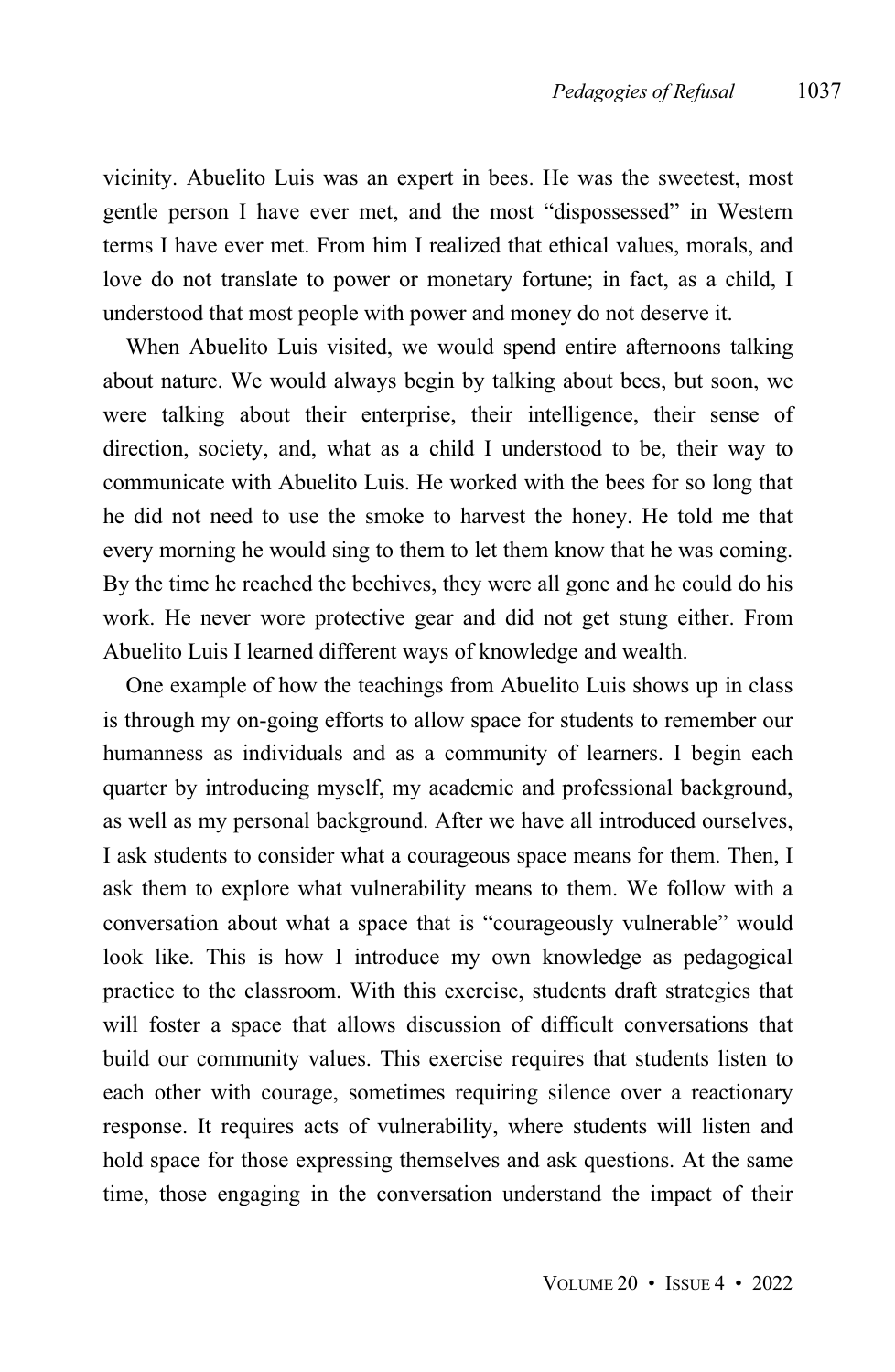words and their personal responsibility for what and how they share. We then open the floor for discussion so we can better understand the new or different perspectives. This practice comes directly from my experiences during Cafecito and my conversations with Abuelito Luis.

Cafecito was sometimes a place where people's perspectives were challenged and being in that space and sitting through the uncomfortable vulnerability, paid dividends at the end. By allowing the uncomfortable moments to be, communal support, solutions, new perspectives, and new understandings developed. As part of the exercise, I share with students some of my personal experiences that inform my perspectives in life and how these inform the way I experience the world around me. I model this kind of perspective evaluation so students can evaluate the origins of their own perspectives. I seek to bring to the classroom the same experience I had during Cafecito—of being uplifted and built up, even when I needed support finding the right answers or stumbled through the wrong ones.

Several quarters ago, I taught a morning class, and I purchased a coffee maker and coffee so we could all start the morning with a good cup of coffee. I thought that the ritual of making coffee and smelling the fresh brew would bring us together as a class. I sought to create a multi-sensory space where students entering the classroom were welcomed by the smell of freshly brewed coffee. The objective was to create a space where students could feel they arrived to class, a place where they could relax and enter a familiar space for learning. I think we all looked forward to that first cup of coffee and the freshness of each day. This was a very challenging class, and it was important for me to carve a space—even if small and temporary—for us to experience a space where we could "come together." These opportunities to share space as human beings, outside the hierarchies of academia, are places where I find myself re-charging and remembering that I can "just be." A moment to breathe and exist without trying—without effort. These are small segments of the day where nothing is produced but a lot is gained, where time is reclaimed to our benefit away from the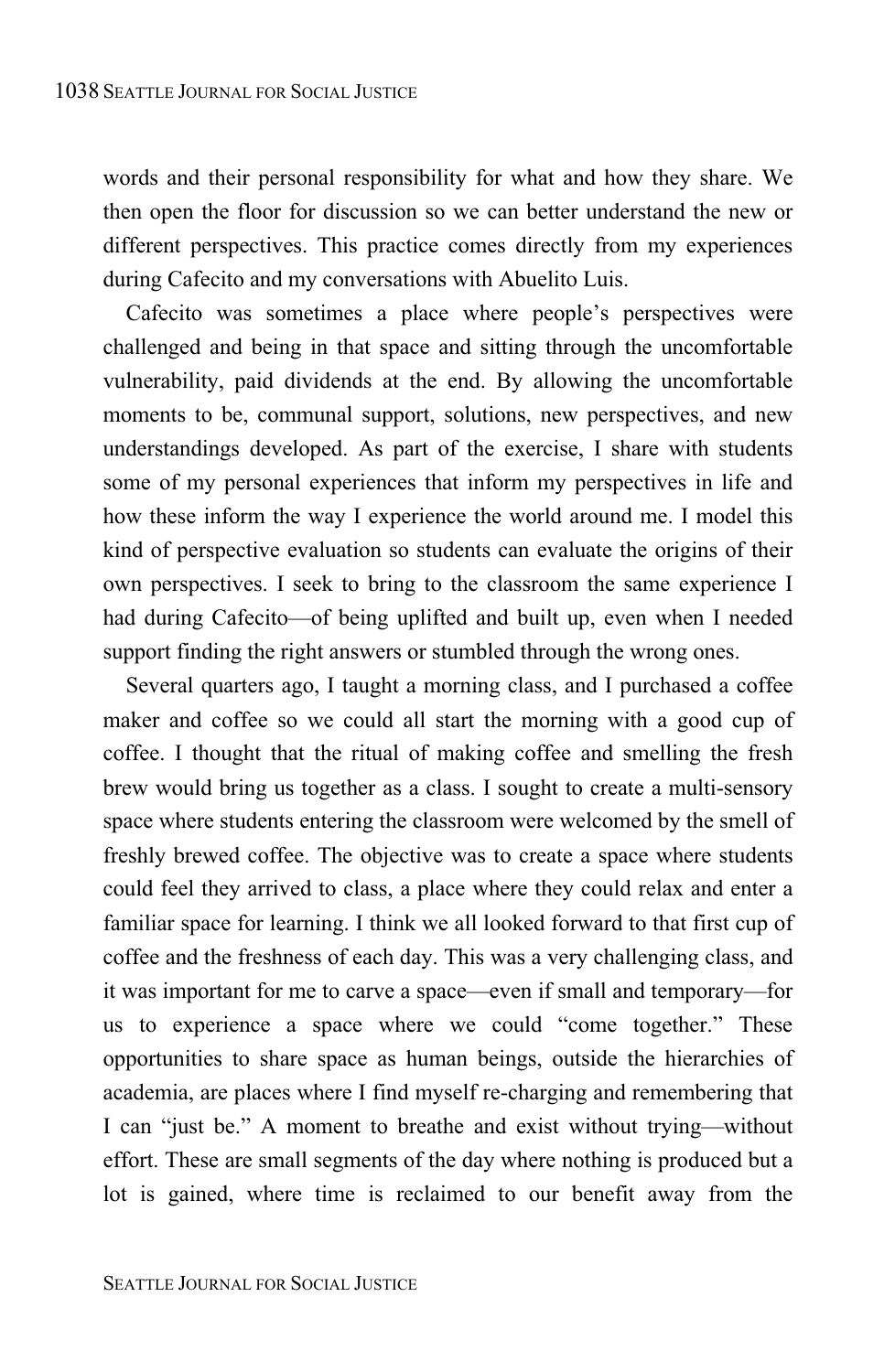transactions of work. In the classroom, I seek moments where we can engage in meaningful conversations and engage in thoughts about current issues and our daily lives. We focus on the practical implications of laws and the realities affecting students directly rather than being limited by or to the exercise of language sanitization required by academia. During conversations we become "real"—we talk "real issues" and real things that present challenges, or frustrations, or barriers. During these conversations we share hopes, dreams, and fears. We laugh. But all with a sense of responsibility for the self and each other. During these moments there is freedom and fluidity of thought, creativity, and respect. An observation I have made in class is that for some students, this space creates just enough opening for them to begin feeling comfortable speaking up in class. Students find that their voice is appreciated and begin to see how their perspectives are helpful and complementary to the discussions. With this validation of their experiences, students become more comfortable during future classes. They feel in community and a community where they belong.

Dolores: From my grandfather's and elders' stories that I listened to seasonally as a child, I know the old paths of the river. I can visit the old island and know that just over there, near that irrigation ditch on the way to the new cemetery is the old cemetery, totally unmarked and unseen if you are unfamiliar with where I am from. I know who is buried there. I also know where to cross the freeways and walk to find my great, great grandmother, the faded sacred heart emblazoned on her tombstone, my name from her. I used to hate my name, but as I have grown older and learned from cultural teachings, I understand my name ties me to the land, the name my Pueblo ancestors took on were given just like the Catholic names given to many Indigenous peoples in the region. I bear my humble name as a point of pride. I remember, because of it, that the academy is a job; my identity is not of it nor given to it. My name in the end will bring me home. My name always brings me home.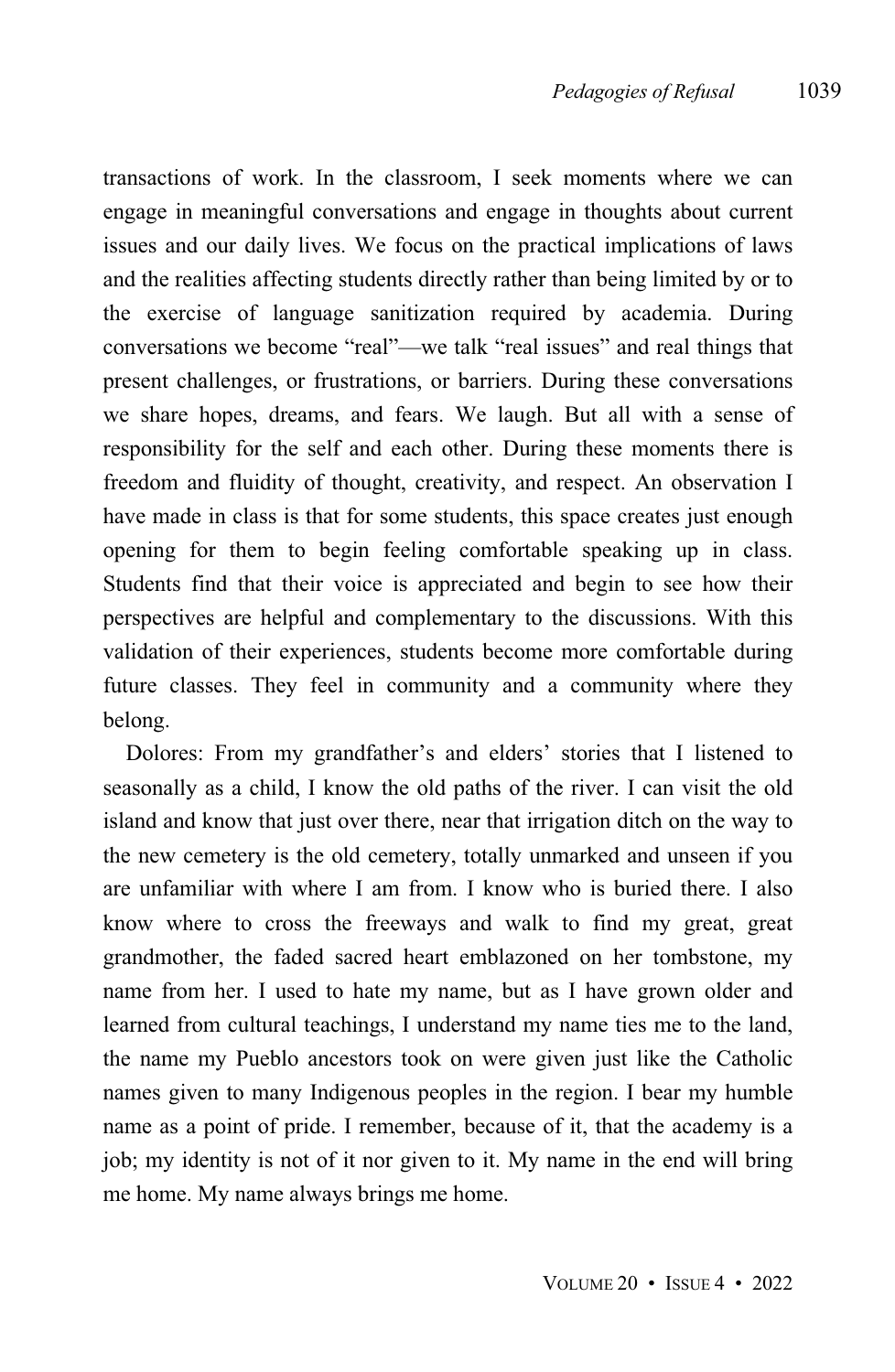Likewise, I want to empower students to use the tools of the academy. Like Bell's racial realism, I acknowledge we will never decolonize law or higher education.<sup>59</sup> We can mediate our relationship to it. The goal of abolition is to consider a world without systemized higher education.<sup>60</sup> I am also clear that the academy and the university will never grant us freedom.<sup>61</sup> If anything, the university consumes our identities.

I teach a CRT in law class in our undergraduate legal program. The recent attacks against CRT nationwide are thus central in teaching about how law is a pendulum that oscillates between accommodating minoritized groups and tribal rights to restricting them. Attacks against CRT are not new. Bell's "interest convergence," like Indigenous scholars Lomawaima and McCarty's "safety zone theory," describes the tendency of white supremacy to accommodate and constrict.<sup>62</sup> Federal Indian law is referred to as the pendulum of tribal rights, swinging back and forth between selfdetermination and removal and termination.<sup>63</sup> Immigration law similarly swings between such poles. For Bell, this movement reflected white interests, arguing that even within this swing, legal positions that favor minoritized and tribal communities will never overcome white supremacy. 64

My family has told stories about the pendulum movements through our relationship to land and water. Recently I was rummaging through some things I had of my father, and he had saved newspapers from the 1960s highlighting land and water issues from our community and other nearby

<sup>59</sup> Bell, *supra* note 1.

<sup>60</sup> *See generally* Dylan Rodriguez, *Racial/Colonial Genocide and the "Neoliberal Academy": In Excess of a Problematic*, 64 AM. Q. 809 (2012).

<sup>61</sup> *See generally* Sharon Stein, *What Can Decolonial and Abolitionist Critiques Teach the Field of Higher Education?* 44 REV. HIGHER EDUC. 387 (2021); *see also* Rodriguez, *supra note* 60.

<sup>62</sup> Bell, *supra* note 1; *see also* TZIANINA LOMAWAIMA & TERESA MCCARTY, TO REMAIN AND INDIAN: LESSONS IN DEMOCRACY FROM A CENTURY OF NATIVE AMERICAN EDUCATION (2006).

<sup>63</sup> Donald Fixico, *Federal and State Policies and American Indians*, *in* A COMPANION TO AMERICAN INDIAN HISTORY 379 (Phillip J. Deloria & Neal Salisbury Eds., 2002). <sup>64</sup> Bell, *supra* note 1.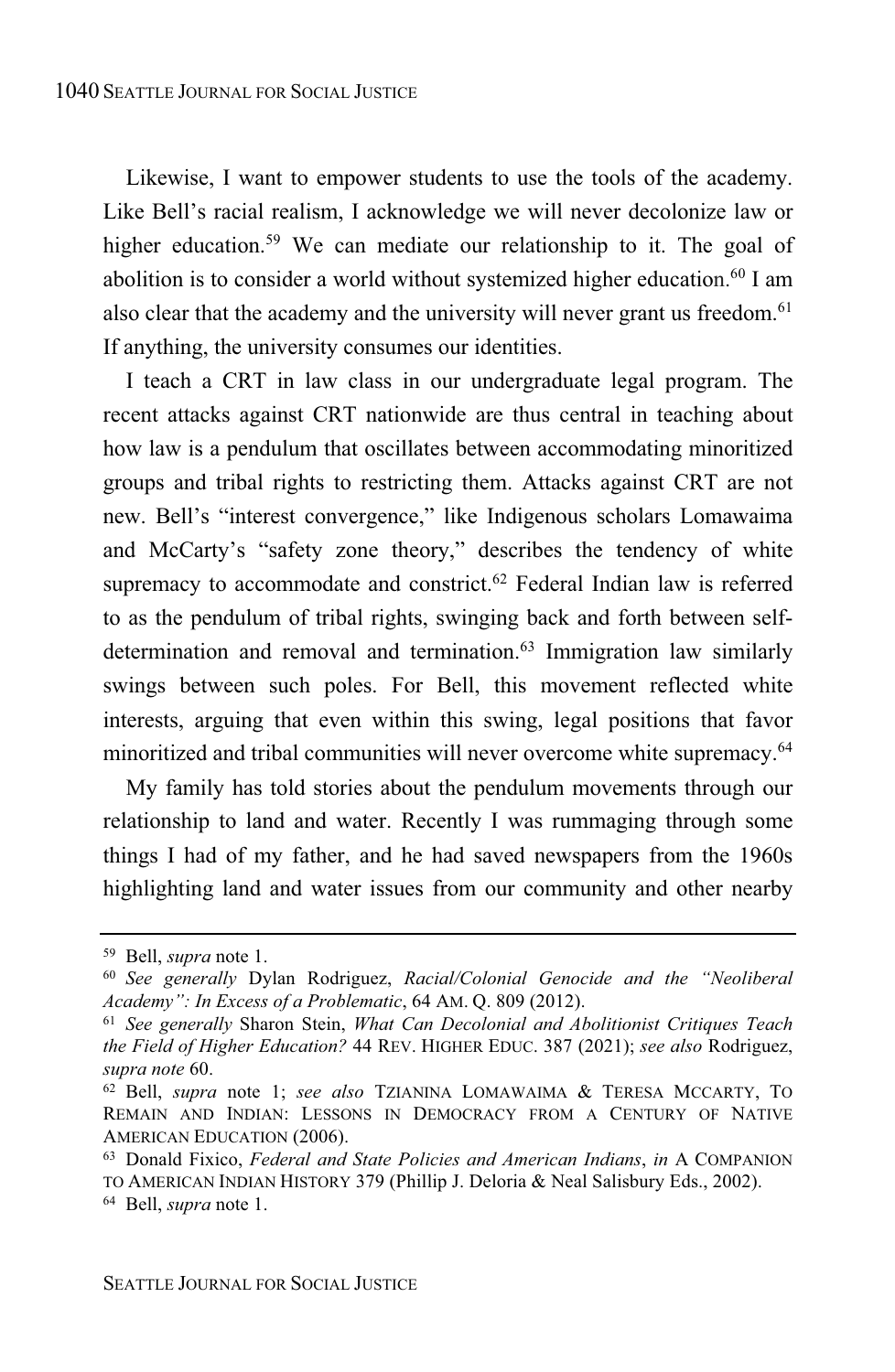communities. There are later clippings from the '90s covering land and water issues and the impact of Salinas de Gortari's neoliberal privatization.<sup>65</sup> I remember listening to discussions of resistance, about fighting back, even with *planchas*<sup>66</sup> in the purses if need be. The state coming for us is a pendulum that always swings back. I am very careful to reflect on the possibilities of my role in the university. I ask, how can I best serve students? But importantly, I also ask, how can I be and live as a person in community? I don't want to simply offer students critique, though that is powerful. I want them to learn praxis, theory, and practice in action.

#### *B. Discussion*

Racial realism asks us to embrace situations as they are, always knowing and accounting for all their dimensions during our interactions. <sup>67</sup> Not unlike legal formalism, <sup>68</sup> the abstractions and rigidity in academia distorts and coopts our collective selves away from our focus of community well-being and forces us into compliance with individualistic western views. This results in absurd and unequal outcomes that inflict harm on those that academia professes to serve. We challenge this rigidity and abstraction through the way we listen to our students' experiences, and rather than dismissing "non-conforming evidence as mistaken," we use students' experiences to galvanize their voices and validate them as truth.<sup>69</sup> We "steal away" moments outside the gaze of the institution to "reclaim ourselves."<sup>70</sup>

<sup>65</sup> Salinas de Gortari was Mexico's president from 1988–1994. His economic policies focused on neoliberal structures at the expense of social welfare programs.

<sup>66</sup> Hand-held clothes irons.

<sup>67</sup> Bell, *supra* note 1.

<sup>68</sup> Legal formalism is described as the rigid application of the law at the expense of policy, social, or other interests. *See Legal formalism*, LEGAL INFO. INST., CORNELL L. SCH., https://www.law.cornell.edu/wex/legal\_formalism [https://perma.cc/WD9D-ADSS].

<sup>69</sup> Scales, *supra* note 49, at 53.

<sup>70</sup> Monica J. Evans, *Stealing Away. Black Women, Outlaw Culture, and the Rhetoric of Rights*, *in* CRITICAL RACE THEORY: THE CUTTING EDGE 502–503 (Richard Delgado & Jean Stefancic, eds., 2013).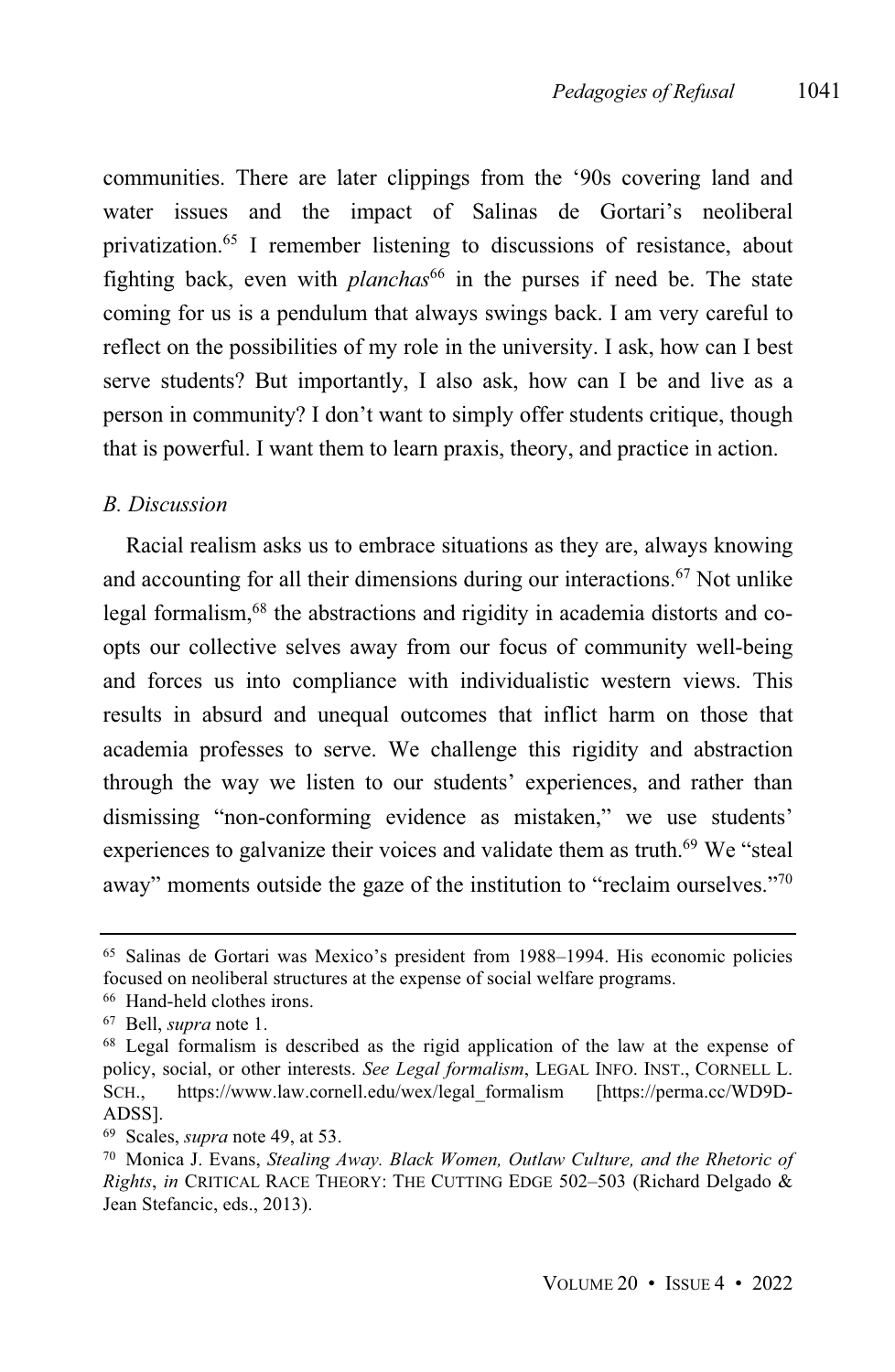We create a space where students can share experiences that otherwise would be outside of the mainstream, devalued, undervalued, or disregarded as invalid: Professor Evans calls this the outlaw culture.<sup>71</sup>

Interactions in the classroom are all forged and sustained by judicial rules that frame students' rights and responsibilities and further contribute to cultural constructions in the classroom. These judicial rules are spelled out in *Bakke*, <sup>72</sup> and according to legal scholar Thomas Ross, they produced a strong dichotomy where de-segregationist strategies based on reparations, such as affirmative action, were seen as discriminatory against "innocent white victims" deserving of constitutional protection from undeserving

<sup>71</sup> *Id.* Building this culture in the class requires intention and time. Building this time and prioritizing this community formation is an act of refusal where we create a container for students to engage as human beings with emotions and life experiences. We engage with students as they are (realist practice) not as they ought to be (formalistic practice). Ceci begins the quarter by asking students to think about belonging. The first assignment asks students to evaluate (1) How do they know when they belong? and (2) How do they know when they don't belong? Students answer these two questions while considering three geographies: the classroom, community, and country. Among other things, this exercise reveals that even those born and raised in an individualistic society seek communal spaces where they can belong. It highlights how we all learn better and are more comfortable, and even live better, when we belong. Students draft a list of what belonging means; we also draft a document where we express the steps we will take as a class to support a sense of belonging in the classroom—how we will discuss difficult language in cases, different experiences, etc., without shaming or exploiting minoritized individuals. This is not a contract of rules, but rather an evolving practice based on the realities of the class as we engage with the materials we read. This document highlights the responsibilities we have towards each other in the classroom and society. When discussing cases, we discuss them in three different dimensions. First, we discuss the case as we would in a law class: procedure, facts, issues, reasoning, dissent, and rule. Then we have a critical conversation about the case. We ask questions about choice of words, the impact of the case in forming new realities for individuals in society and the culture they create. Finally, we reflect on the social values the cases hold and students are asked to reflect on the case as a *moraleja*, that is, what is the lesson learned?

<sup>72</sup> In *Bakke*, the court held that racial quotas in school admissions are unconstitutional as this is a violation of the Equal Protection clause of the 14th Amend. to the U.S. Constitution. However, the court also found that race may be constitutionally used when it is only one factor of the admission's criteria. *See* Regents of Univ. of California v. Bakke, 438 U.S. 265 (1978).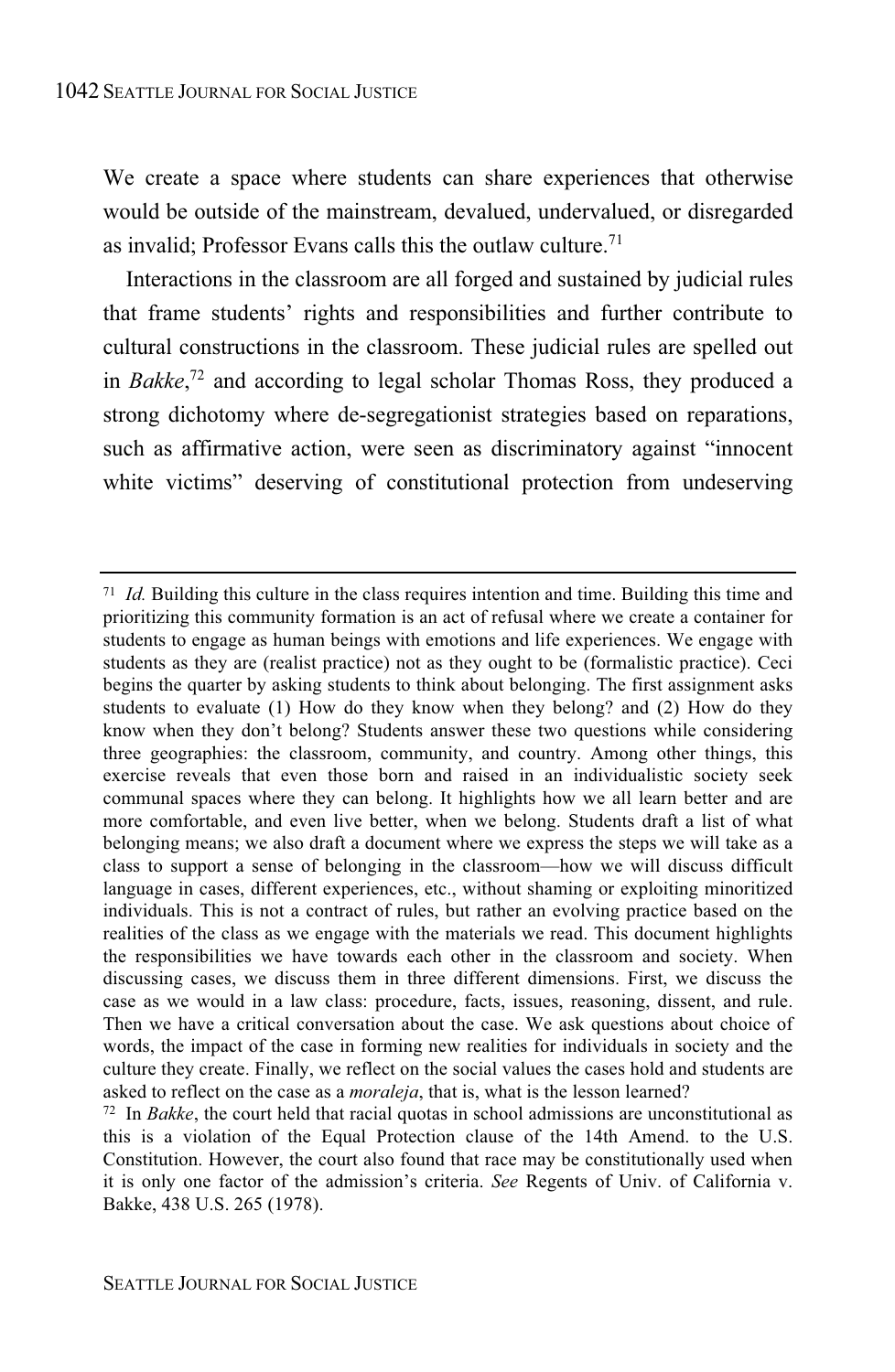Black students.<sup>73</sup> Ross points out how *Bakke* helped to obscure historical and institutional racism by creating a rhetoric of innocence of whiteness where BIPOC students admitted are unqualified, and a false narrative that discrimination is only discrimination when it was intended.<sup>74</sup> After *Bakke*, responsibility for past discrimination and reparations broke away from desegregation strategies and blurred the connections between systemic domination that causes institutional racism and discrimination, perpetuating spirals of social inequality. These are the realities of students in our classrooms, both whiteness and non-whiteness interacting within legally acceptable frameworks. As faculty, we break away from the mold and engage students from their own perspectives and experiences, again, to validate, to support, to lift, and to provide alternative perspectives to those internalized frameworks.

### V. INTEREST CONVERGENCE IN UNIVERSITY CONTEXTS

Bell's interest convergence describes why universities hire faculty of color to teach at PWIs: we offer value for the largely white student body. 75 Similarly, our work and presence are constricted when we threaten the stability of the PWI. <sup>76</sup> Legal scholar Nancy Leong's incisive critique tells us because of prior jurisprudence, "nonwhiteness has acquired a new sort of value."<sup>77</sup> As faculty, this leads us to internalize the belief "that racial diversity is a social good." <sup>78</sup> While Leong agrees that diversity efforts should be celebrated, she clarifies that diversity born in a capitalist framework is simply a commodity that benefits white people.<sup>79</sup> Similarly, for Bell this "inclusion" reflects the permanence of white interests and does

<sup>73</sup> Thomas Ross, *Innocence and Affirmative Action*, 43 VAND. L. R. 297, 300–03 (1990). <sup>74</sup> *Id*.

<sup>75</sup> Bell, *supra* note 1, at 523–24.

<sup>76</sup> *Id.* at 522

<sup>77</sup> Nancy Leong, *Racial Capitalism*, 126 HARV. L. REV. 2151, 2155 (2013).

<sup>78</sup> *Id.*

<sup>79</sup> *Id*. at 2171.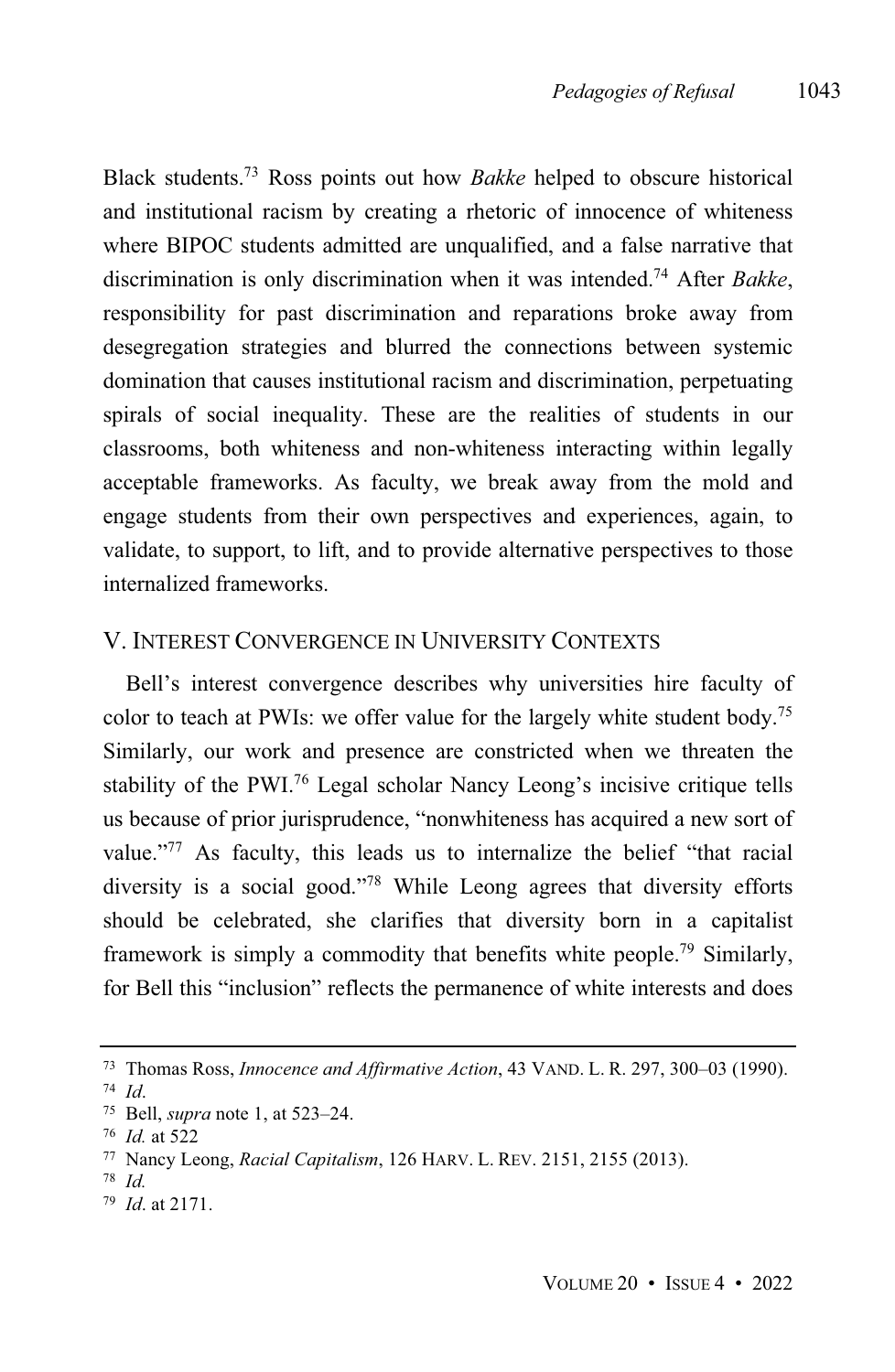not do anything to change the material conditions of racism and inequity, a racial realism that aligns with abolitionist perspectives of the university.<sup>80</sup> Understanding this context allows us to enact a realist refusal. We look to storytelling, parables, and *moralejas* to ground our refusal.

Certainly, narrative is an integral part of who we are. No matter who those around us were, stories played a central role in getting to know each other better; modeling and learning behavior; imparting and sharing knowledge and wisdom; and most importantly, forming our value systems. The value we find in our practice is in sharing, in finding the space that is centered in the heart. A realist pedagogical practice is for us to teach students about their social responsibility, to question their roles in society, how they show up, and how they would like to show up. In the words of Monica Evans, "Lifting as they climbed . . . the struggle for rights was incoherent unless it simultaneously nurtured communal relationships that were predicated on a responsibility for uplifting the race.<sup>81</sup> Yet we also contend with how the university intends us to show up. Together, this informs how we cultivate pedagogy in undergraduate legal classrooms. We do not announce refusal with a capital R in our classrooms, but rather offer students multiple pathways they can journey on.

#### *A. Moraleja*

Ceci: At the end of the day, all I can do is be my best, extend grace to myself as I do to others, and be patient and embrace the fact that change is slow, that I am more useful being healthy and balanced than working myself until I am ill and burnt out. I have experienced the emotional exhaustion of always fighting against assimilation and having to adopt certain norms to be successful, to "check" the box that says that I am

<sup>80</sup> *See generally* Derrick Bell, *Diversity's Distractions*, 103 COLUM. L. REV. 1622 (2003); *see also* Grande (2018b), *supra* note 19; *see also* Rodríguez, *supra* note 60; *see also* Stein, *supra* note 61.

<sup>81</sup> Evans, *supra* note 70, at 511.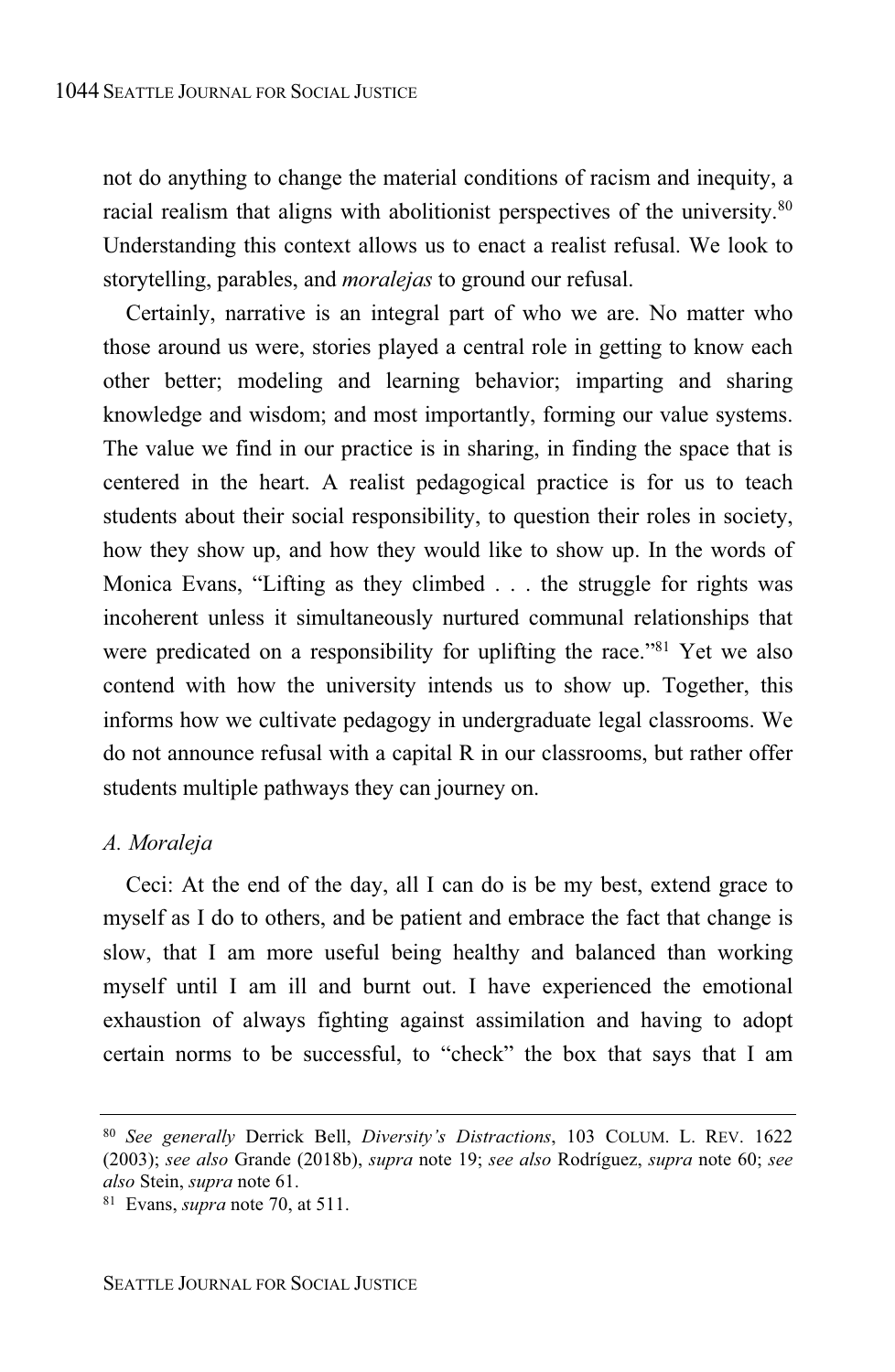capable and "good enough" to be accepted in a society that diminishes my worth. But those boxes do not present real options for me. For me, the real challenge is producing what is required for success without forgetting my essence. It is finding ways to quantify my approach and for my approach to be recognized as part of student learning. It is discerning when to speak up and when to listen. This is the internal value system that I share with students and that informs my approach.

During the first day of class, I share with students the class objectives what I hope they learn and skills I wish they develop; and I also share with them my true wish for them—just like my grandma counseled me, I invite students to "feel their heart, find their spark, and make their mark." In my personal view, this goal is how I can help students think about their academic interests in ways that are centered and validating of their experiences and realize their potential for communal impact.

If there is something I learned from my family, it is that no matter how difficult times are, we continue to show up. We show up to Cafecito every time we are invited to it, we participate and engage, but we also know that Cafecito is not possible all the time. And very importantly, not everybody is invited to Cafecito. The same is true in the classroom. As a person of color, I realize that not everyone in the classroom is going to be ready or willing to participate the way I invite them to, and that is okay. I know that some of my activities are going to trigger reactions from some students and I have learned to be emotionally prepared for this reaction. I have also learned that whenever I get this kind of reaction, it is not about me; rather, I have challenged a deeply held belief in that person. Experience has taught me to navigate these situations with grace and courage. Rather than taking students' resistance personally, I become an observer and try to understand the current perspectives. I would prefer that my students did not feel the need to challenge my presence in the classroom or try to invalidate my being because how I do things is different from what they envision, but that is the reality of the circumstantial culture in the classroom. In the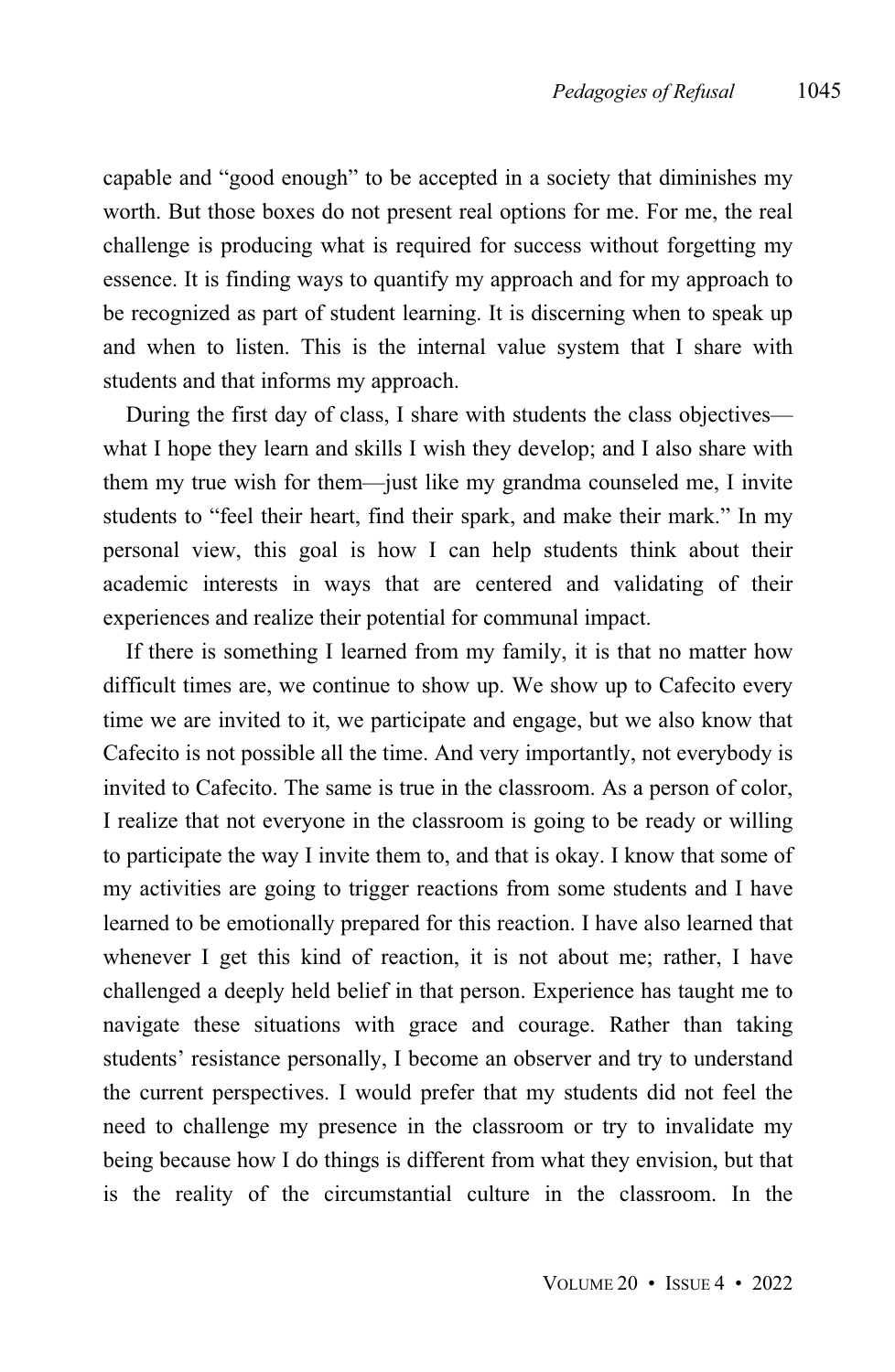classroom, I seldomly enforce hierarchies of power. I ask students to call me by my first name but do expect respect from them. I want to teach them that respect should be given equally, regardless of what titles a person uses. This is a risk I am willing to take to challenge colonial hierarchies of knowledge and teach students about reciprocity.

I use narrative in the classroom to dispel misunderstandings or to resolve issues. On a few occasions, I have engaged in difficult conversations to address issues as they showed up. One specific example was when in the class, a student used a word that was problematic for some students. I invited the class to pause for a second to have a conversation about words and how we use them, and as a class, we engaged in a deep delve into the use of language and the power of words in general. We did not engage in shaming or power-over dynamics<sup>82</sup> of suppression, but rather, we sought to understand the dynamic use of language and the importance of using it responsibly. We then applied our understanding of the use of words to the use of language in the law and what that tells us about relationality, social constructions, and power dynamics. Students identified this activity as a form of community development and gentle intervention. Students also invited me to talk about how I handled a potentially volatile situation and managed it in a constructive way.

In the classroom, I build community and engage students as human beings finding ways to be their best selves. However, there is no way to quantify this. I am currently facing the reality of the finite nature of linear time when I need to prioritize publishing and abandon social justice activism, community engagement, as well as the personalized level of advising with students. This is one of those hard-to-comprehend dissonances of being an educator. To succeed in my tenure application, I

<sup>&</sup>lt;sup>82</sup> Here I use power-over dynamics to refer to actions, systems, or ways of understanding that attempt domination in the domination-partnership continuum as referred to by Riane Eisler. *See generally* RIANE EISLER, THE REAL WEALTH OF NATIONS: CREATING A CARING ECONOMICS (2007).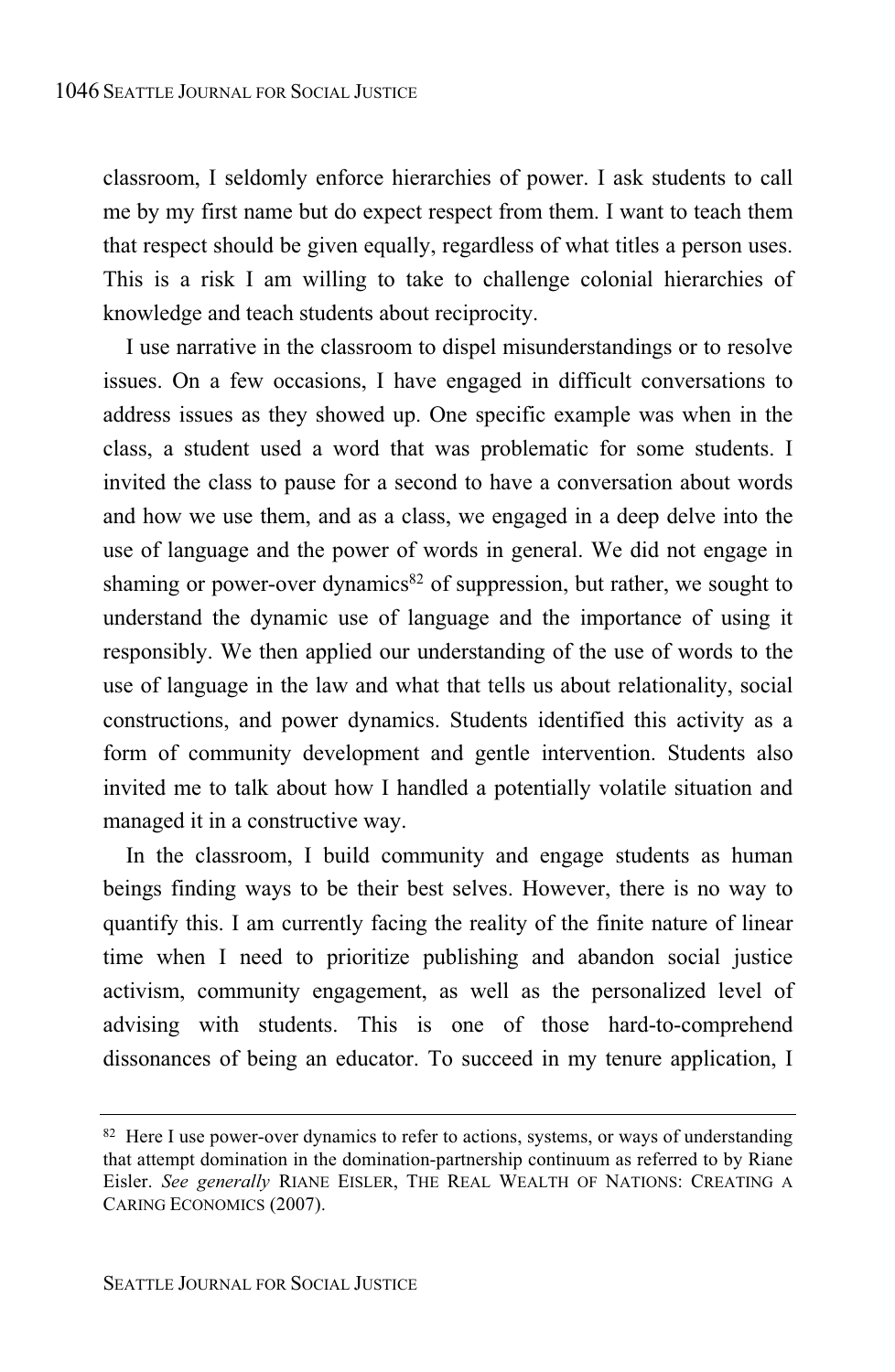need to be less available to students and the community so I can continue teaching. This struggle or balancing is what Professor Tuhiwai Smith calls the "dialogue across the boundaries of oppositions." <sup>83</sup> She explains that this is "because we constantly collide with dominant views while we are attempting to transform our lives on a larger scale than our own localized circumstances. This means struggling to make sense of our own world while also attempting to transform what counts as important in the world of the powerful." 84

Dolores: I work at a PWI and I am fully aware that my labor is not radical. Long ago I left those idealistic lenses behind. Speaking from a position of having tenure and having a strong union allows me to refuse certain modalities, such as publication quantity, the need for a high h-index, and the need to have my scholarship to be cited. Indeed, my refusal is not only about how I teach but also about how I approach this job. For me, this is challenging because I understand that the university will consume me for what I can offer to underrepresented students and other students who are marginalized by dominant society. As Leong elaborates, while faculty of color are used as band aids (commodified) to serve underserved, marginalized students in PWI spaces, they are being limited in instances where they endanger the university.<sup>85</sup> The university knows we care, that we love BIPOC students because of our own stories. If not for faculty, teachers, and community who created spaces for us, what would have happened to us?

By doing these things, we continue to save the university from where it fails students it wants to exclude. We recognize that from an abolitionist and a racial realist perspective, these students are intended to be excluded. Using Moten and Harney's metaphor of the fort, I understand that very few

<sup>83</sup> LINDA TUHIWAI SMITH, DECOLONIZING METHODOLOGIES: RESEARCH AND INDIGENOUS PEOPLES 88 (2nd ed. 2012).

<sup>84</sup> *Id.*

<sup>85</sup> Leong, *supra* note 77, at 2192–94.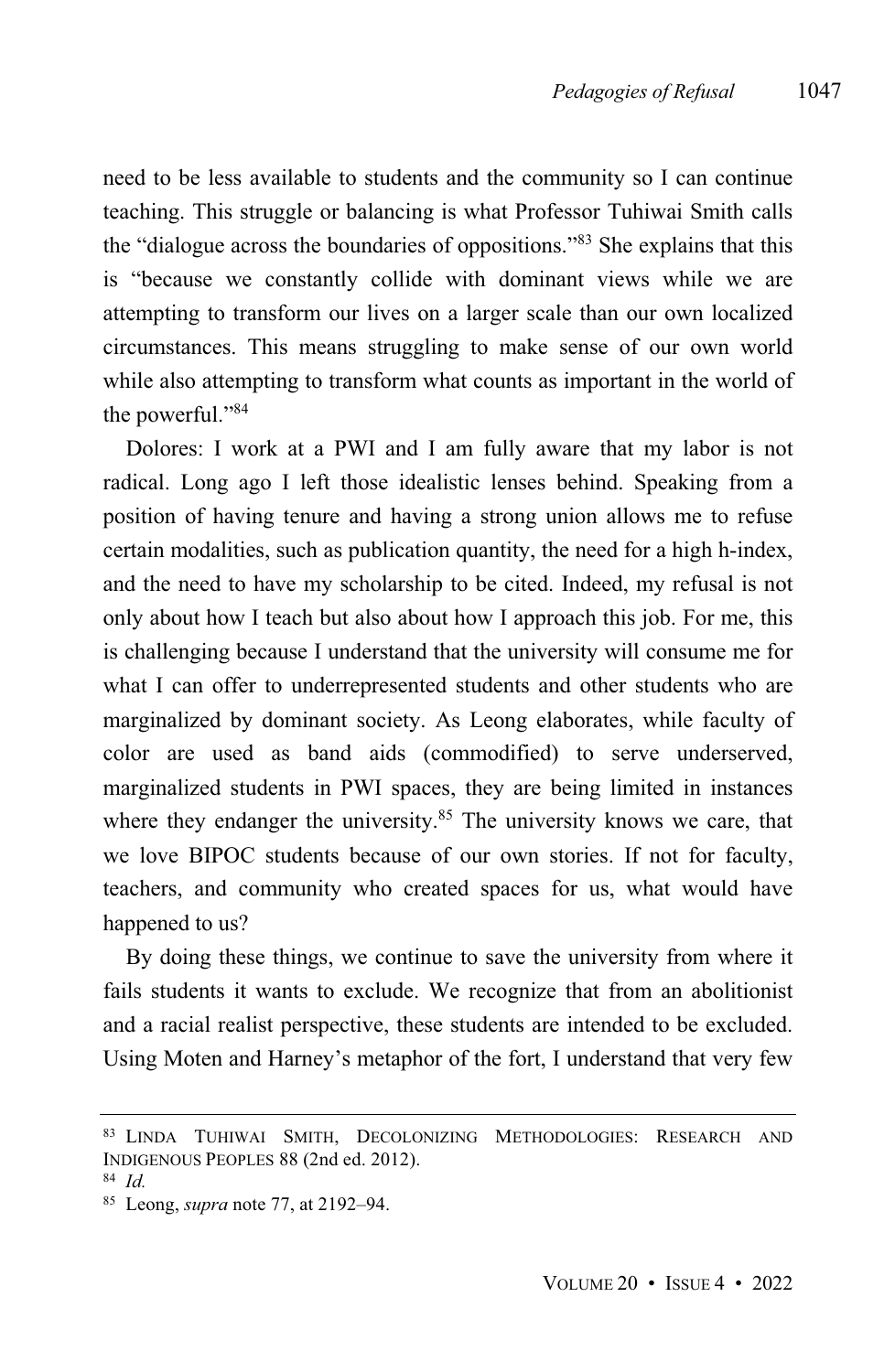faculty of color have been invited into the fort (the university), and we are expected to feed the few from the surrounding that are allowed into the fort.<sup>86</sup> Meanwhile, the settler maintains the fort and changes nothing. Abolition is about being clear about the university's limits. <sup>87</sup> Thus, I engage in realist teaching and relationship building with students. I let them know just why I am in this space and what the university expects me to do. <sup>88</sup> I have done more work to think of alternative ways of doing the work that both equips students with knowledge they need and armor to refuse the modalities of being allowed in the fort.

My energy and life are finite. My health is carefully tended to by me so that I may be around for many, many years. Students, treated as peers in this manner, are receptive. This approach is empowering for them as well because it allows them to shift their relationship to learning.<sup>89</sup> From stories, I have learned how to take care of myself and community, and just as important, what not to do. I am not a healer. That is not my role at home, not a gift I have ever had or been told to have. To stand in a classroom and be expected to heal is dishonest and an affront to the way my community demands that I am accountable to my role. I remind students I have limits limits to knowledge, limits to what I can do, and limits to what I give the academy. As shared, it offers students a model for themselves of how to walk in the world and acknowledge the limits to our own knowledge. There is still tremendous work in refusal as acknowledging our own limits opens the possibility of alliance and building with others.

<sup>86</sup> Moten & Harney, *supra* note 9, at 17.

<sup>87</sup> *See generally* Stein, *supra* note 61.

<sup>88</sup> *See, e.g.*, Laura E. Hirshfield & Tiffany D. Joseph, *We Need a Woman, We Need a Black Woman*: *Gender, Race, and Identity Taxation in the Academy*, 24 GENDER & EDUC. 213–27 (2012); Ryan Rideau, *We're Just Not Acknowledged: An Examination of the Identity Taxation of Full-Time Non-Tenure-Track Women of Color Faculty Members*, 14 J. DIVERSITY HIGHER EDUC. 161 (2021).

<sup>89</sup> *See, e.g.*, Justice, *supra* note 48.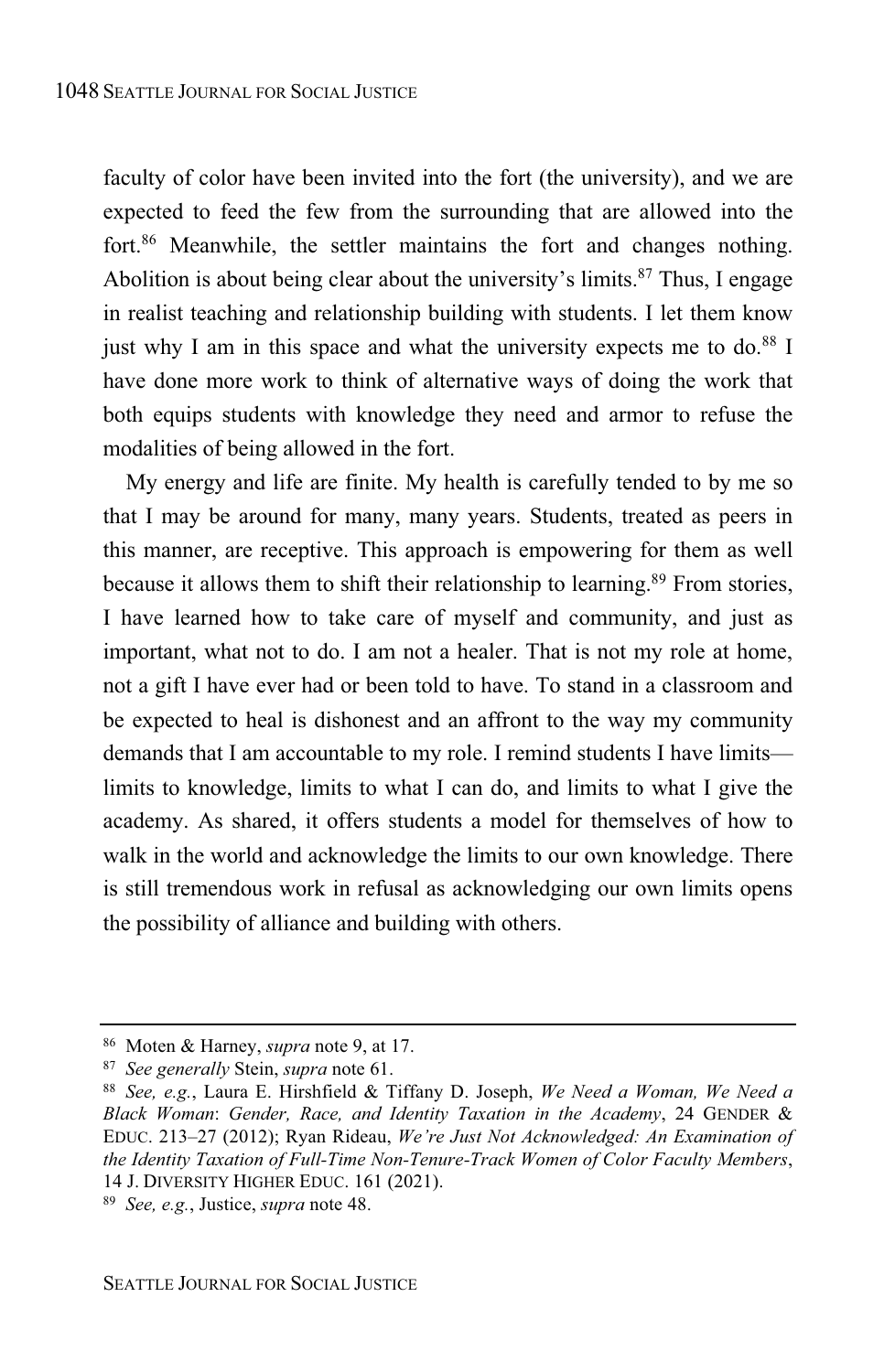In short, this is a job. I also get to do some good work, but the good work of the communities I work alongside continues without me. It does not necessarily need me. In short, I choose to be of service, particularly because I am a guest on other peoples' lands and waters. The stories shared with me and the lessons I learn teach me how to do this respectfully and with humility. While the academy forces most of us to move away from home (as fraught as home places can be), I ask, how can I do work that uses the limited skill set I have to answer a need in community? But I can only ask this because I have taken time to listen to the friends I have made here and their stories. Certainly because of stories and the relationship required for the process of storying, I understand how to listen.

Recently, research and community collaborators told me to speak up more. They were giving me permission and asking me to do more. I follow their lead and go forward humbly, listening to their expertise, supporting where my work and credentials might help. Though our team refuses neoliberal productivity models, we realized we needed to do more to highlight the work because key constituents did not know what we were doing. Some heard of our good work and urged us to let more people know what we are doing. We have listened and are carefully using this university system to promote the work, always cautious, because we come from a long line of people hurt by the university, whether we worked in it, studied in it, and/or were studied by it. We know, like our ancestors before us, to keep a look out for those that come for you, to capture you, to hurt you. We know these stories intimately, listening to them at the kitchen table, by the campfire, as you are shucking corn, chopping onions, helping change the oil, and planting seeds alongside others. For some of us we carry that knowledge intimately on our own journeys, our bodies carrying us a long way, evading capture. <sup>90</sup> Sometimes we are caught and yet I know where to

<sup>90</sup> *See generally* Moten & Harney, *supra* note 9. Our journeys are reflected in the use of the undercommons—how our cultural upbringing helps us escape professionalization—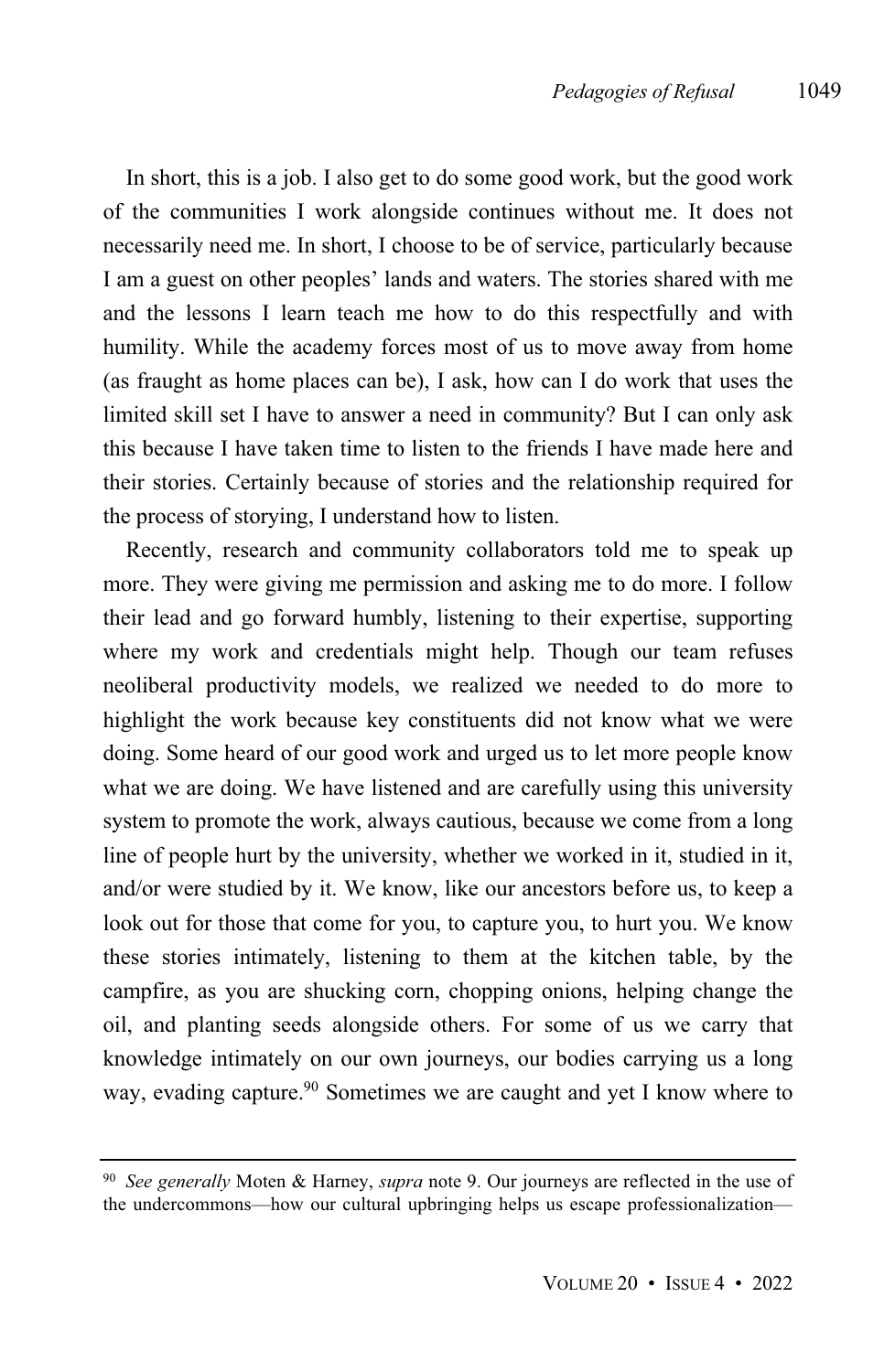listen for guidance: as my mother says to me, *que diria tu padre*? What would my father say, what would he do? That is revolutionary. I know exactly what he would say, what he did say, and how he was in the world.

# *B. Discussion*

We are invited into the fort because we are perceived to have a specialized knowledge. Indeed, students and BIPOC students begin to see us as avatars for marginalized communities, what Montoya describes as masks:

For stigmatized groups, such as people of color, the poor, women, gays and lesbians, assuming a mask is comparable to being "on stage." Being "on stage" is frequently experienced as being acutely aware of one's words, affect, tone of voice, movements and gestures because they seem out of sync with what one is feeling and thinking.<sup>91</sup>

Gendered expectations are placed on faculty of color to be healer, to be sage, to be mother. But we refuse the avatar and make clear to the students that they too have a role to reject. Rather than seeking mastery we ask them to learn to listen, to develop curiosity, and grasp that learning in community builds a foundation for the world that has been, that is and is to come.<sup>92</sup>

# VI. CONCLUSION

Oftentimes, formal and colonial schooling works to erase our histories and communities, deeming them uncivilized. Yet through us, those that did not have access to higher education, indeed formal education, are present in the legal undergraduate classroom. It is from them that we understand the way forward, what refusal looks like for us within the university. From their

because we cannot change the color of our skin; who we are, allows us to never be captured because we will always be deemed outside of the enclosure.

<sup>91</sup> Montoya, *supra* note 3, at 14.

<sup>92</sup> *See generally* Justice, *supra* note 48.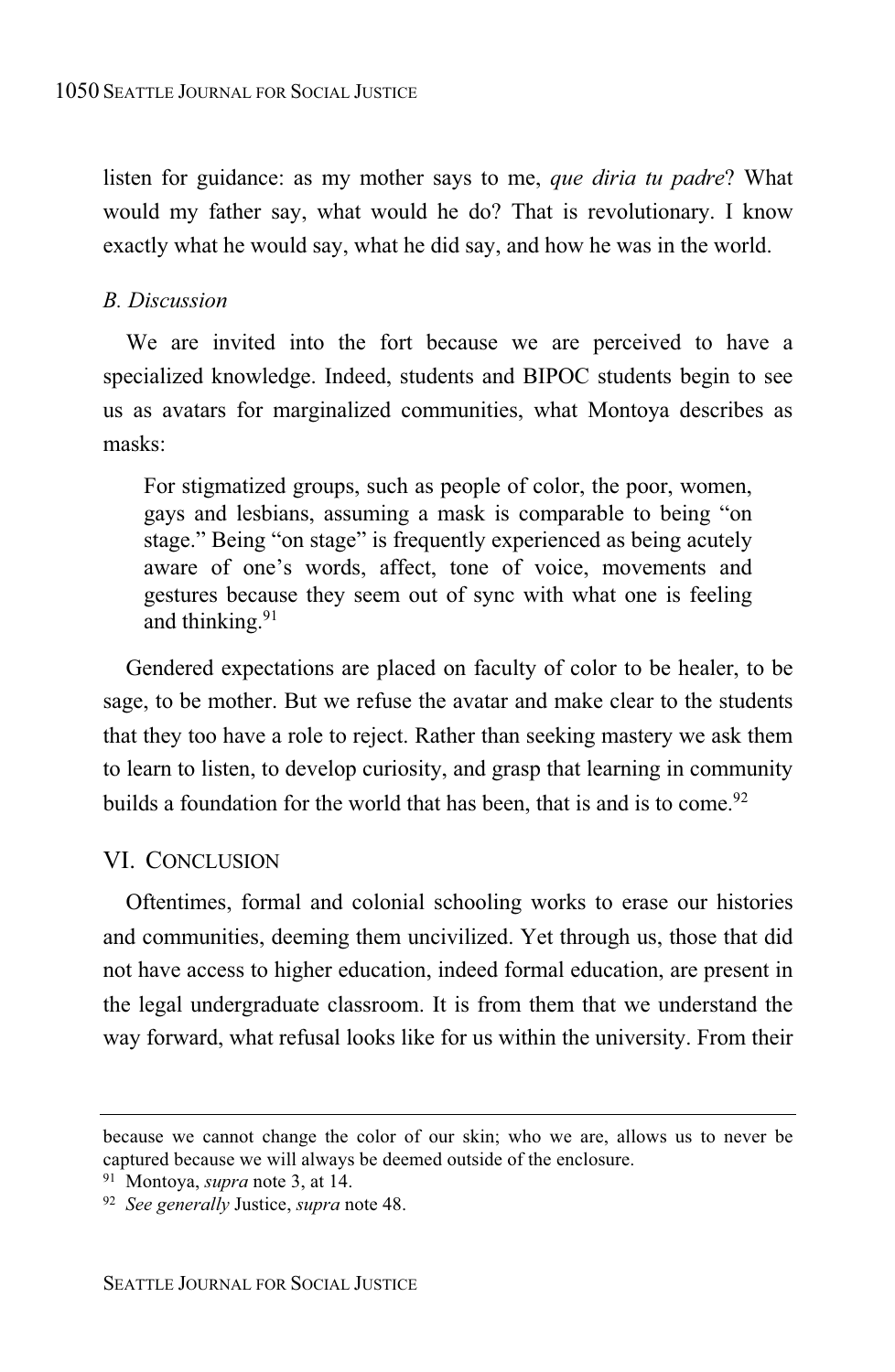struggles we understand realist practice and because of their stories we want to do more than survive. We want to thrive.